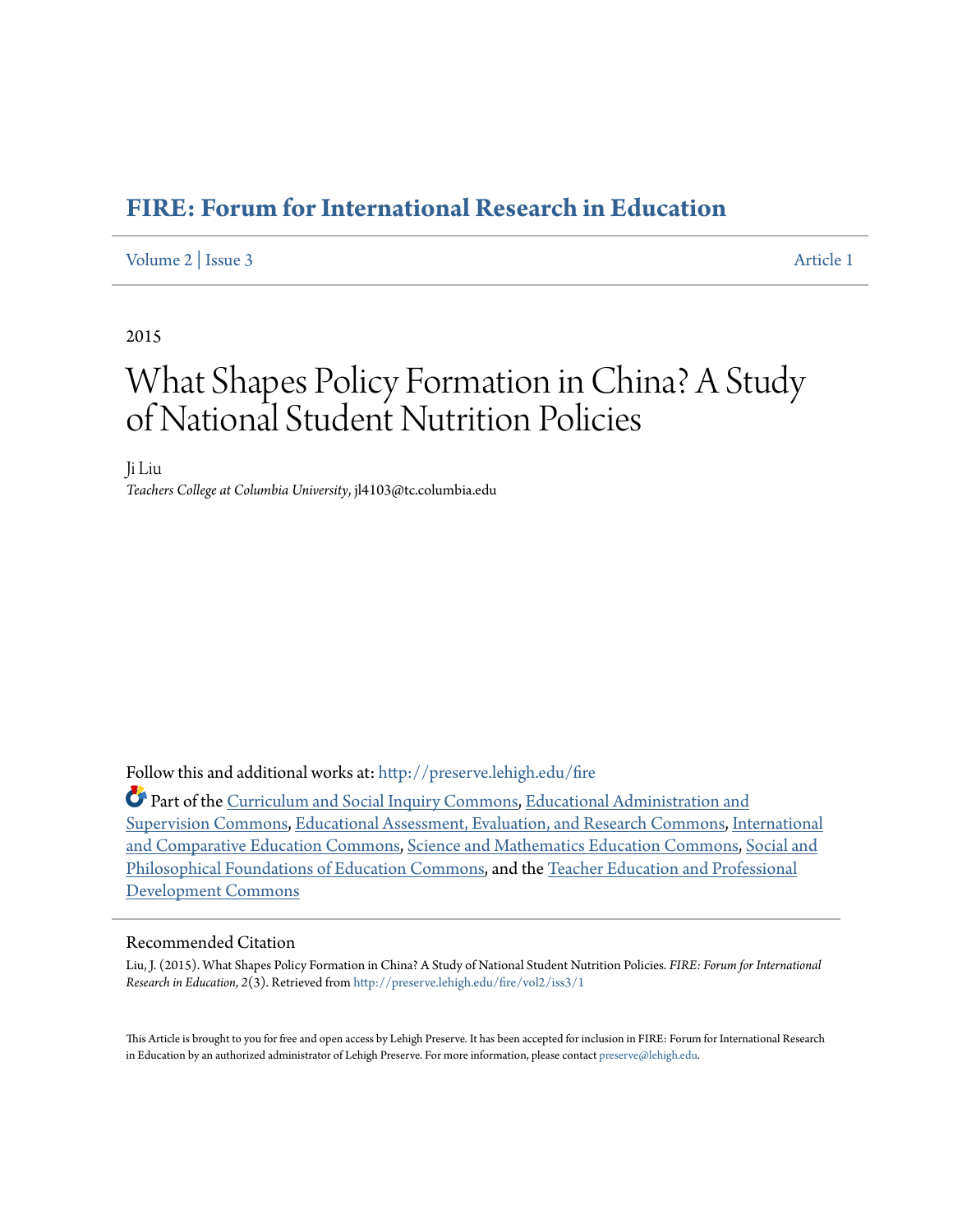# What Shapes Policy Formation in China? A Study of National Student Nutrition Policies

#### **Abstract**

This article juxtaposes *world culture* and *policy borrowing and lending*literatures to understand policy formation in China. Through reviewing China's student nutrition policy evolution since the International Conference on Nutrition in 1992 to the launch of China's landmark national rural student nutrition program in 2011, I examine what the key explanations to the policy developments in China were. This paper analyzes both quantitative and qualitative data from the MOE, State Council, and media sources, and draws on policy documents, scholarly publications, civil society activities, and international aid flows. Findings show that although neither *world culture* nor *policy borrowing and lending*frameworks could fully explain the case in China, local actors became increasingly active in student nutrition, as suggested by *world culture theory*, even when local conditions such as rural-urban poverty gaps were decreasing. In addition, the lack of international aid alignment and domestic politics may have led to the decoupling in policy and practice for China's student nutrition agenda.

#### **Keywords**

Policy Formation, Nutrition, Public Policy, Chinese, Education Policy

#### **Cover Page Footnote**

I thank Professors Gita Steiner-Khamsi and Oren Pizmony-Levy (Teachers College) for their advice and guidance, and also Professors John Kennedy (University of Kansas) and Yaojiang Shi (Shaanxi Normal University) for their feedback. All errors are my own.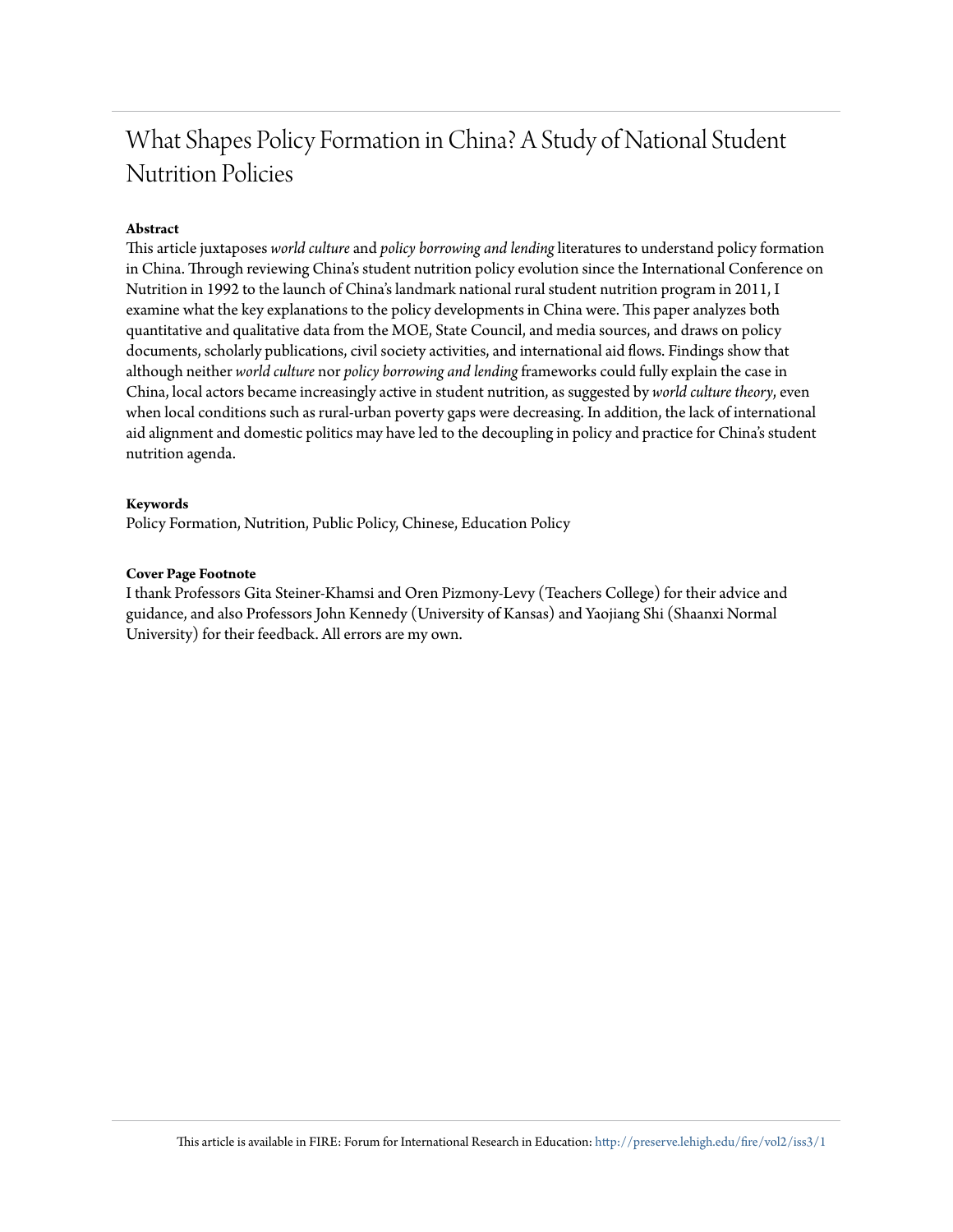## **WHAT SHAPES POLICY FORMATION IN CHINA? A STUDY OF NATIONAL STUDENT NUTRITION POLICIES**

#### **Ji Liu<sup>1</sup>**

*Teachers College, Columbia University USA*

#### **Introduction**

 $\overline{a}$ 

Malnutrition has long been an issue critically affecting women and children, particularly in impoverished areas, and is identified as one of the main concerns of the new millennium (United Nations, 2000). China, as the world's most populous and largest developing country, was of special concern in the global malnutrition challenge (United Nations Standing Committee on Nutrition, 1992). Since the China State Council's full-scale implementation of the Rural Compulsory Education Nutrition Improvement Plan (RCENIP) in late 2011, the program has received a total of 52 Billion RMB (US\$8.39Billion) in government finance and reached over 22.4 million school-aged children (MOE, 2014). Interests in RCENIP in the academic and policy circles have sprouted as scholars and analysts try to identify the key drivers that have led to the largest nationwide student nutrition initiative to date.

The current literature on RCENIP can be categorized into the following three aspects: impact evaluation, policy formation, and program administration. Almost all current impact evaluation research studies have been carried out by large or government-related agencies and are based on post-2011 implementation results (21st Century Education Research Institute, 2012; China Center for Disease Prevention and Control, 2013; China Development Research Foundation, 2013). In the policy formation literature on RCENIP, researchers have mostly focused on the role of civil society, particularly the influence of non-governmental organizations (NGOs) and public opinion, in the immediate timeframe prior to RCENIP's 2011 implementation (Zhang, 2013; Peng, Li, Zheng, & Zheng, 2013). Last but not least, a very limited amount of articles discusses the program administration and execution in the duration of the program lifespan thus far (Wu, 2013). Few existing literature discusses the nutrition policies in China in relation to the global policy diffusion context.

A majority of these scholars have investigated student nutrition as a solely domestic issue leaving out any discussion on cross-border policy transfers. The rise of global attention to child nutrition, like that of China (see Figure 1) has been steadily growing especially after the new

<sup>1</sup> *Correspondence*: Box 55, Department of International and Transcultural Studies, Teachers College, Columbia University, 525 West 120th St, New York, NY, USA 10027; Email: [jl4103@tc.columbia.edu](mailto:jl4103@tc.columbia.edu)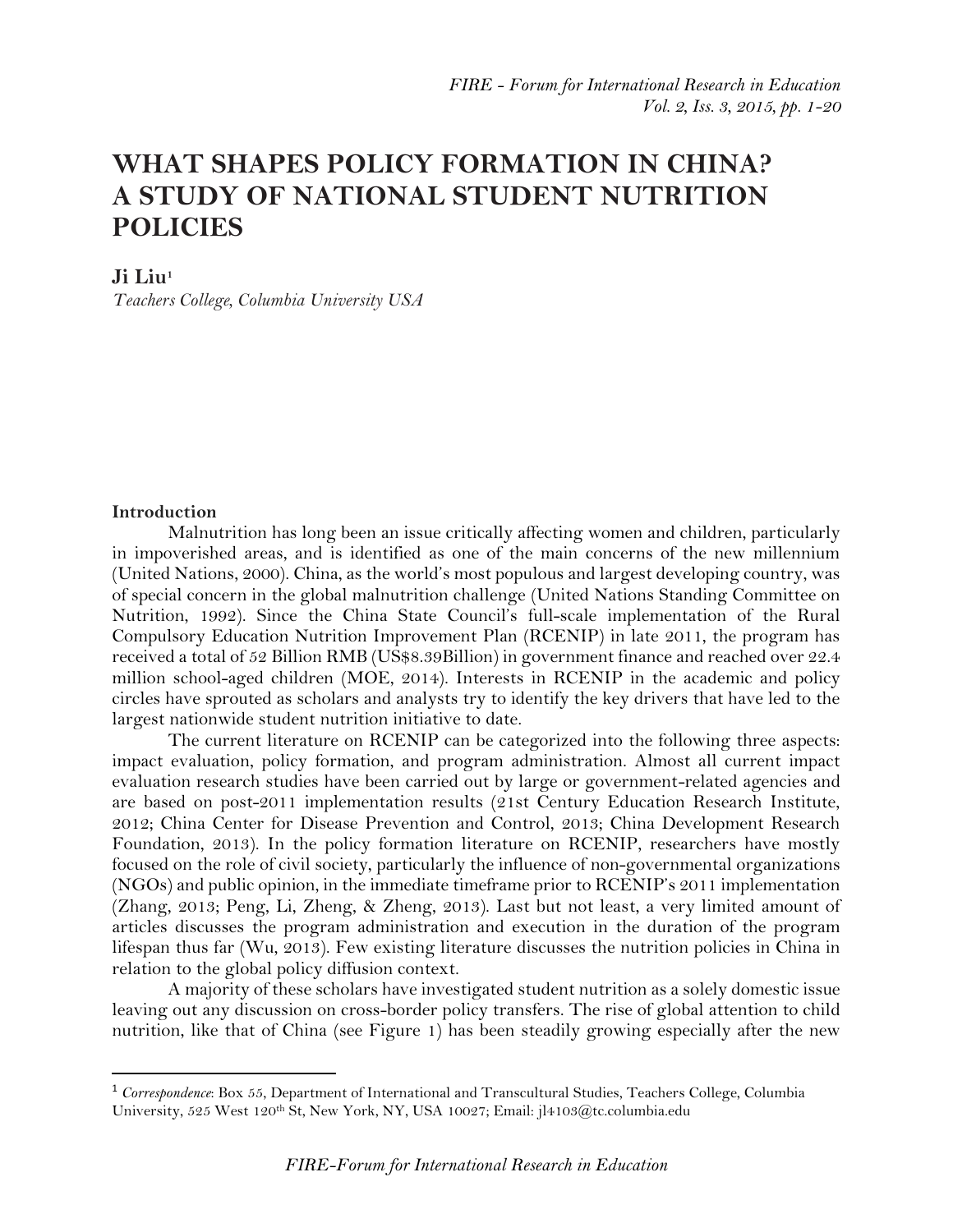millennium, and international influence and globalization processes cannot be overlooked. Thus, topics on policy formation in student nutrition policies have to be examined through an international and comparative lens, which has been previously neglected. In order to understand various dynamics that influenced the eventual adoption, I aim to complement current literature and situate RCENIP in a larger timeframe of global nutrition policy diffusion.

In order to investigate the policy-making processes in the field of education and public policy, I intend to build from two key bodies of research in educational globalization, *world culture* and *policy borrowing and lending* theories, to analyze the various motivations behind this student nutrition movement in China. *World culture's* normative view and *policy borrowing and lending's* prescriptive view on policy diffusion will help draw implications for the current theoretical frameworks in the study of educational globalization.



*Figure 1.* Global Discourse on Student Nutrition as measured by Number of Student Nutrition Related Articles in Factiva Database; SOURCE: (Factiva, 2014)

#### **Theoretical Frameworks**

As I intend to contribute to the current literature in cross-border educational globalization, and am concerned only with the expansion of student nutrition policies to China, two key clusters of research that focuses on the policy diffusion process form the main theoretical frameworks in this paper. The first key research cluster, *world culture* as represented by Meyer and his associates (1997), describes a phenomenon in which education policies in different systems are converging because of various expanded and diffused ideas regarding the responsibilities of nation-states in world society. Countries adopt these ideas and policies because they are crafted and legitimized through a network of international actors (Meyer et al., 1997). Travelling ideas and policies are often diffused through various non-state channels, such as international conferences, international best practices, and epistemic organizations (Pizmony-Levy, 2011).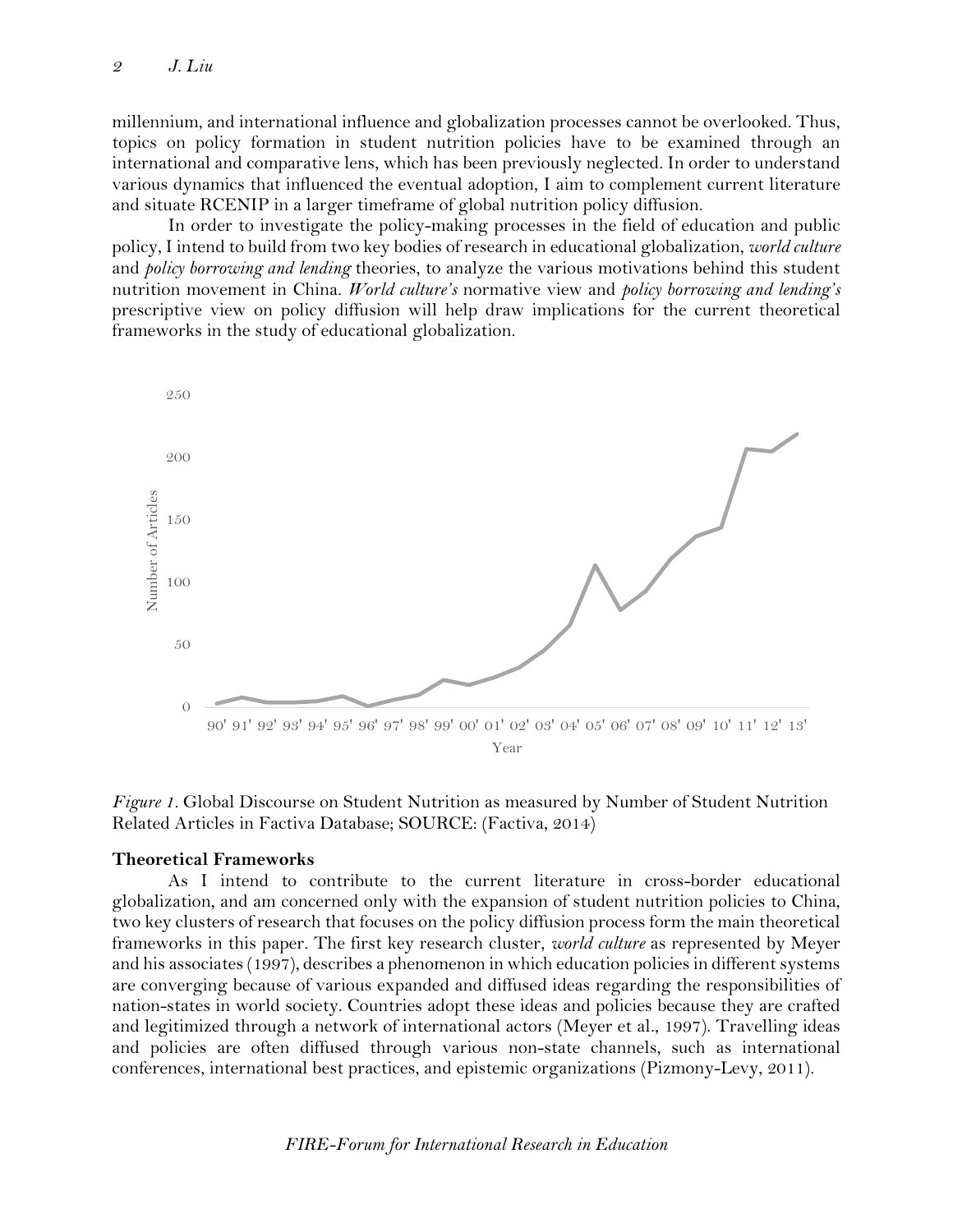The second key research cluster can be identified as the *policy borrowing and lending* discussion, in which scholars are concerned with local conditions that borrow or adopt these travelling global ideas and policies (Schriewer & Martinez, 2004; Steiner-Khamsi, 2004). *Policy borrowing and lending* is also interested in examining educational globalization but begins the discussion from the local perspective. *Policy borrowing and lending* scholars, such as Steiner-Khamsi (2004), Silova (2004), and Takayama (2007), discuss how local political and economic conditions may complicate how various actors interact in the shaping and implementation of educational policies. Travelling ideas and policies are often given very different interpretations and meaning when they reach the ground, and it is important to understand the motivations behind these phenomena.

The *world culture* literature addresses the notion that narratives for nation-states are formulated and legitimized by a system of various transnational actors (Meyer et al., 1997). These narratives are generated by actors unbounded by borders and are disseminated through various mechanisms, and thus make policies at the nation-state level increasingly convergent (Meyer, 2010). Nation-states often adopt these travelling ideas and policies as a result of activities in global discourse and by non-state actors. Thus, it is important to adopt this lens in understanding the influence of non-state actors on policy formation, especially within discourse surrounding the role of NGOs in the agenda setting process (Peng et al., 2012). It is important to situate RCENIP within the *world culture's* normative discussion as I investigate the interactions of various levels of state and non-state actors for the purpose of understanding driving forces that led to the eventual implementation.

In *policy borrowing and lending*, emphasis on local policy context as the unit of analysis involving the actors, process, impact, and timing of travelling reforms has been common. According to Steiner-Khamsi (2010), the analytical dimensions of educational globalization can be grouped in two categories: political and economic. In the political dimension, policy makers borrow international experiences or best practices when there is a longstanding policy conflict or when a policy agreement is unreachable (Steiner-Khamsi, 2010). Politicians often refer to a more neutral third policy reference frame, so that parties with divergent opinions can consolidate resources and form alliances to support it. In this process, Luhmann and Schorr (1979) consider the theory of externalization as a critical component in the analysis of educational theory formation. As suggested by Appadurai (1996), media holds a significant weight as the source in this formation of social imagination using ideas and imageries of instances abroad; also supported by Takayama (2007), whom illustrated how politicians in Japan used the *Finnish Success* story to shape policy discourse in favor of either the neoliberal or progressive agenda. Economically, the act of global policy transfusion often disappears once exterior financial resources become dry and appears to be created by the requirements imposed as a condition of these grants; policy borrowing in developing countries is often coercive and unidirectional (Steiner-Khamsi, 2010). The theoretical framing of *policy borrowing and lending* suggests a more prescriptive approach in global policy diffusion, which is useful in identifying the drivers for the adoption of policies in Chinese context.

*World culture* and *policy borrowing and lending* theories have three key characteristics which make them ideal candidates for producing valuable discussion and explanation of educational globalization. First, for commonality, both theoretical dimensions approach the same "episode" in the process of educational globalization. Both world culture and policy borrowing and lending scholars are interested in the diffusion and expansion of ideas and policies that travel from country to country. It is important to differentiate this discussion from existing literature on the *world culture* – *local culture* dialogue, as the later exchange holds distinct focuses, with the *world culture's* attention on policy diffusion and *local culture's* on policy implementation (Pizmony-Levy,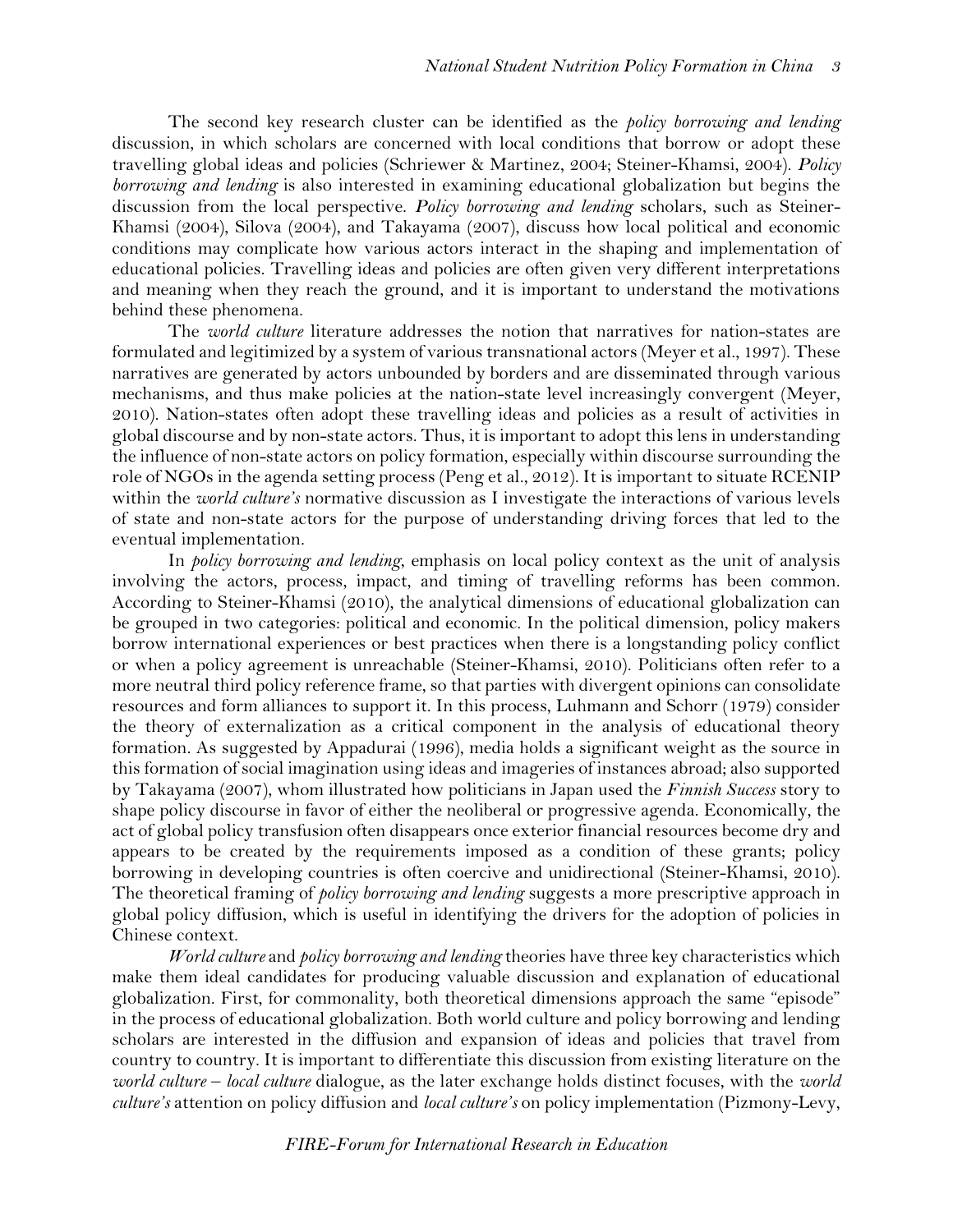2011). It is essential that the two bodies of research are relevant to the same timeframe, policy diffusion, to formulate explanations of what exactly produced student nutrition policies in China.

Second, as a key difference, although both *world culture* and *policy borrowing and lending* researchers recognize the likelihood of systemic decoupling, in which case the policy posture in a country may not match its policy activities (Meyer, 1977; Steiner-Khamsi, 2012), a majority of world culture scholars do not explore occurrences of decoupling and merely acknowledge that they exist (Pizmony-Levy, 2011). Responding to the instance of decoupling from both perspectives is important in order to better understand the key drivers behind the complexities of student nutrition policies in China.

Third, *world culture* is based on quantitative studies and high levels of abstraction, whereas *policy borrowing and lending* research often puts itself within a small number of cases and uses detailed case studies. Each approach has its own limitations in bearing the whole explanation of a case, but when they are brought together, they may bring an innovative approach to address intriguing issues in educational globalization.

#### **Propositions**

Drawing on the two theoretical frameworks, I developed two propositions regarding the formation of student nutrition policies in China, to be examined in this paper. Taking the stance of the *world culture* framework, the role of non-state actors, essentially transnational agencies, helped formulate and legitimize national decisions, while local actors became receptors of this international attention on student nutrition policy.

**Proposition 1**: Transnational and local actors' involvement in student nutrition has corresponded with global movements rather than local needs and influenced student nutrition policy diffusion in China.

In addition, under the *policy borrowing and lending* framework which focuses on domestic political conflict and external financial resources, I expect to find that the timing of implementation for the RCENIP program was affected by external funding and domestic political factors.

**Proposition 2**: Decoupling between policy posture and policy activity is associated with international aid alignment and domestic political factors.

#### **Methodology**

The theoretical approach described in the prior sections requires detailed analysis of various aspects including policy and program, politics and economy, public opinion and civil society in order to facilitate a "multifaceted and holistic analyses of education phenomena" (Bray et al., 2006, p. 8). In the following analysis of the development of student nutrition policies, I incorporate the vertical case study design introduced by Vavrus and Bartlett (2006), in order to understand and compare the impact among actors, namely the Ministry of Education (MOE), local governments, NGOs, and citizens, as an attempt to reconstruct an interpretation of the development through a broader cultural, historical, and political analysis. Due to the difficulty of obtaining primary data in the central government's decision making process, as appropriate, I situate various secondary source data through a thorough and descriptive quantitative approach (Hopkins, 2008). The research design used in this study is consistent with prior research, both in the field of comparative education and policy studies.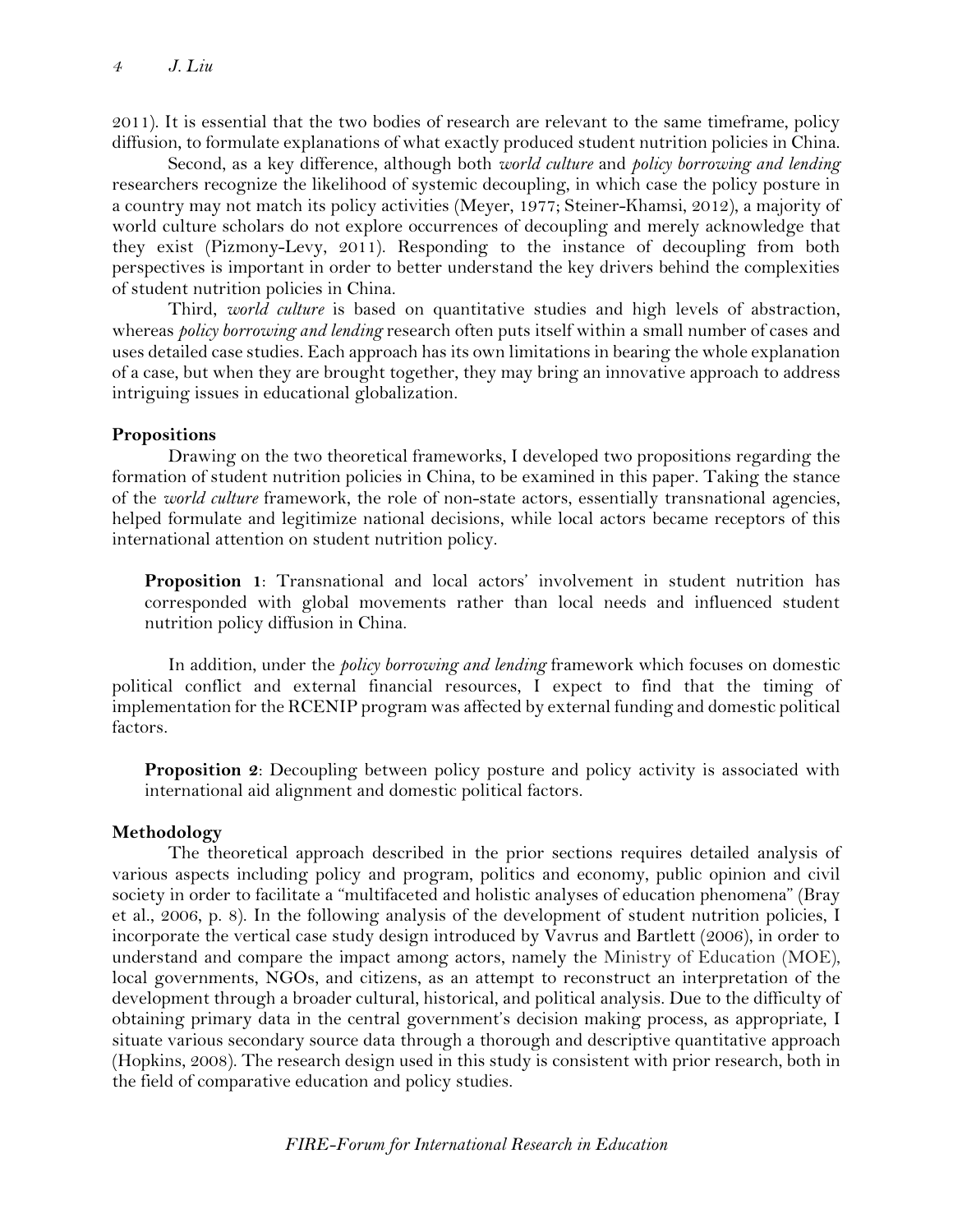**Understanding the Case.** First, I examine the development of national student nutritional policies, by studying data from three official sources<sup>i</sup> : the *Ministry of Education Policy*  Directory<sup>*ii*</sup>, the *Ministry of Education Public Information Directory<sup><i>ii*</sup></sup>, and also the Ministry of Education's dedicated website for the national Rural Compulsory Education Nutrition Improvement Plan<sup>iv</sup>. The *MOE's Policy Directory* contains all education-related legislative documents published by both the Central Government and the MOE between the years 2008- 2014. *MOE's Public Information Directory* discloses policy documents organized by office, sector, and document type, and the directory includes documents between the years 2009-2014. The RCENIP website, established in 2011, is a digital library of all publications, notices, policy, and conference minutes concerning RCENIP, and it also serves as a gateway for the MOE to disseminate important information to various local agencies.

Second, due to the possibility of inconsistency of MOE's website data, various foundation and agency reports<sup>v</sup> were utilized to triangulate MOE's entries. References and bibliographies in these reports were used to supply additional data. Third, a similar advanced search vi was conducted on three major website search engines: Peoples' Daily, Google.com, and Baidu.com, using the keywords *Xue Sheng Ying Yang* (student nutrition). In order to present a holistic view of the development of student nutrition policies, the data entries were first categorized by three levels of actor: *National Government*, *Local Government*, and *NGOs*. Within each category, the entries were further organized into the following types: Policy Documents, Implemented Programs, Monitor and Evaluation Activities, Events, Meetings, and General News. A total of 183 entries were deemed useful for this analysis, among which 103 were at the *National Government* level, 60 at the *Local Government* level, and 23 by NGOs. By entry type, there were 63 *Policy Documents*, 35 *Implemented Programs*, 26 *Monitor and Evaluation Activities*, 23 *Events*, 21 *Meetings*, and 15 *General News*.

**Data Collection for Propositions 1 & 2.** First, domestic political and economy indicators were drawn from the online database made available by the National Bureau of Statistics<sup>vii</sup>. Economic indicators such as the Engel Curve for both rural and urban households was drawn from this database for the years 1990-2012.

Second, as I go in depth in this paper discussing the public discourse and non-state actors in the policy formation phase, it was important to find accurate representations of the media outlets and arenas for public discourse. Public Opinion and Civil Society data was collected from three aspects: social media, published media, and academic sources. It was important to capture the discussion on social media outlets, such as Weibo, regarding student nutrition not only because various studies have pointed out that the influence of social media cannot be overlooked in policy agenda setting (Peng et al., 2013), but also due to the fact that various traditional media have also opened accounts and releases reports (Sina Weibo Corporation, 2013). Weibo discourse was measured by year from 2009-2013viii, during which Weibo was active on the official Weibo search engineix.

Third, published media data were retrieved from an online database, Factiva, organized and maintained by Dow Jones group<sup>x</sup>. The database holds published news data for the past 35 years in 30 different languages in 200 regions. For the specific purpose of this paper, data was captured by using the search engine for articles published in Mandarin Chinese in Mainland China for the years 1990-2013. In order to account for the rapid growth in digitalization of media articles, original *Xue Sheng Ying Yang* (student nutrition) related news articles were expressed as a percentage of total original *Ying Yang* (nutrition) related news articles, and identical, reposts or replicated posts were removed from the data. A similar search was conducted for all languages in all regions as a measure of global discourse on student nutrition.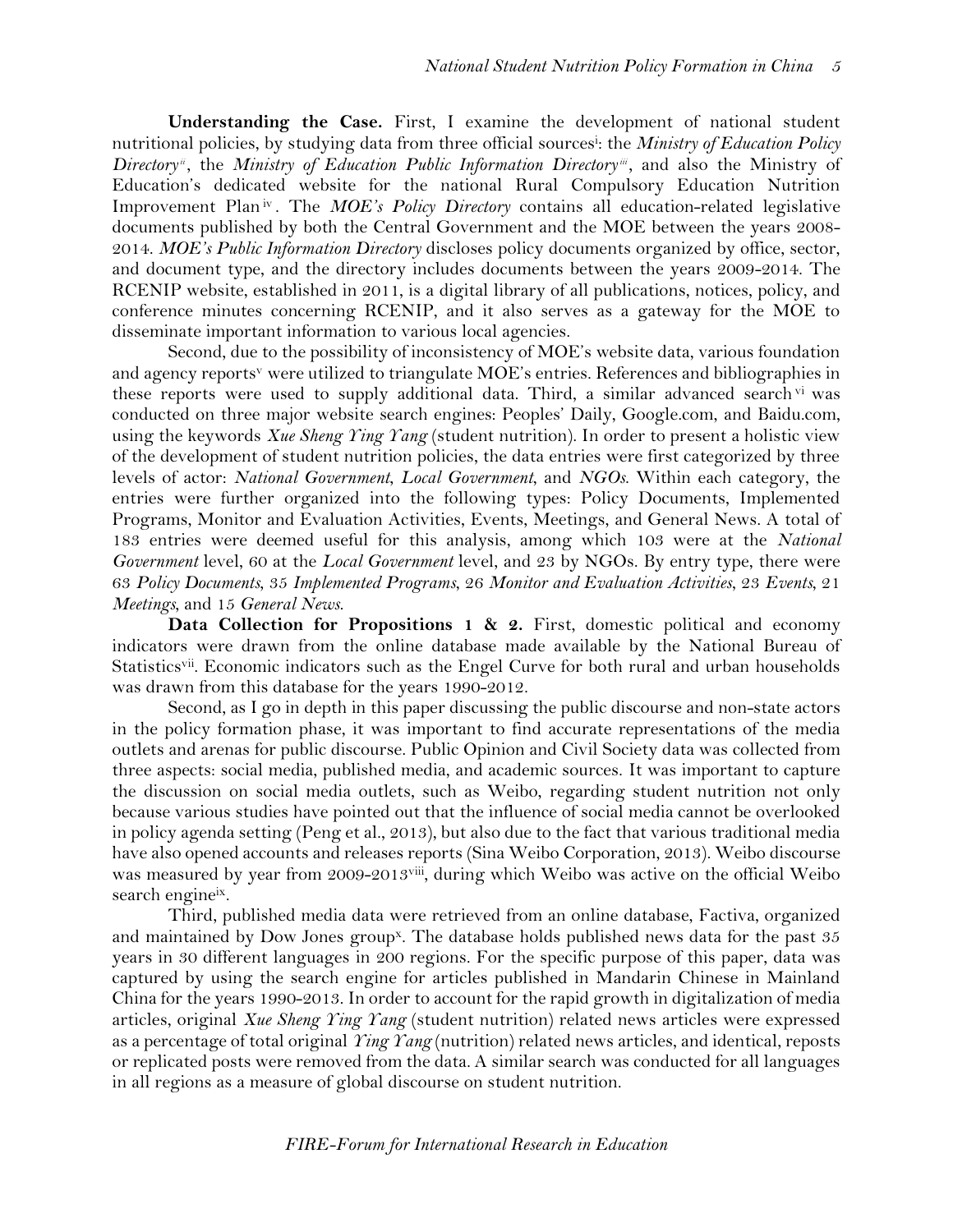Fourth, published and peer-reviewed academic articles that related to the national student nutrition discourse were captured through the online database offered by the *China National Knowledge Infrastructure* (CNKI)<sup>xi</sup>, which is considered the largest academic resource network in China. For the specific purpose of this paper, data was captured by using *Xue Sheng Ying Yang* (student nutrition) as keywords in the search engine for articles published in peer-reviewed journals in Mandarin Chinese in Mainland China for the years 1990-2013.

Fifth, multilateral aid statistics were drawn from project level databases and summary reports published by the major actors in nutrition development, namely the World Bank, UNICEF, World Health Organization (WHO), and Food and Agriculture Organization (FAO), whereas data on bilateral development aid or government assistance was retrieved from the Center for Global Development's online data center. In the World Bank Project & Operations databasexii, using the keyword *nutrition* and filter for "Health" sector and "China," the results returned a total of 11 projects between the years 1986-2002. After searching the UNICEF China country-level website xiii and UNICEF Statistical webpage xiv, limited project-level data was available. FAO (2011) offers a detailed project summary report<sup>xy</sup> regarding its past projects and development work in China. The Center for Global Development's online datasetxvi, contains entries for bilateral development aid to China between the years 1990-2009, during which there were 12 projects classified under "Basic Nutrition," totaling to an amount of US\$ 8,691,698 (Strange et al., 2013).

#### **The Case: Student Nutrition in China**

The upswing of global attention in nutrition policies initially started at the 1990 Millennium Development Goal (MDG) conference. Because nutrition significantly affects other development sectors such as education, gender and poverty, nutrition is often cited as the foundation for development (United Nations, 2009). After the MDG Conference in 1990, international attention focused on the attainment of these goals in malnutrition, disease, poverty, and poor maternal health, amongst other development concerns. This global interest spurred the first world conference on nutrition, the 1992 International Conference on Nutrition (ICN) in Rome, bringing together 159 countries, including China, with the aim of strategizing the nutritional betterment of the world's people (Gopalan, n.d.; FAO & WHO, 1992).

The ICN identified the need for broader inter-sectoral coordination and drew publicity to the role of poverty and lack of education as major factors undermining nutrition in several parts of the world and created an action plan to address issues in nutritional betterment such as safe water, sanitation and education (Gopalan, n.d.). As an initial step toward meaningful nutrition policies, the ICN produced the first International World Declaration on Nutrition and Plan of Action. The conference espoused the view that nutritional well-being is a pre-condition for the development of societies and is also a "key objective of progress in human development" (FAO & WHO, 1992, Item 11). Since the ICN Treaty of 1992, a flurry of nutrition programs has developed around the world through NGOs, private institutions, and partnerships through the United Nations, local governments, and donors. (WHO, 2013; UNICEF, 2013).

Before the ICN in 1992, child nutrition in China was equated with infant nutrition, and this responsibility was largely left to each individual household (China Center for Disease Prevention and Control, 2013). The UN Standing Committee for Nutrition (1992) reported that although the percentage of underweight preschool children in China was not among the highest regions, its large base number and stagnant trend presented an immense challenge for the country. Since ratifying the importance of nutrition at the ICN in Rome, China entered the ICN Treaty as a newcomer in addressing student malnutrition, and the development in the policy arena has taken various stages.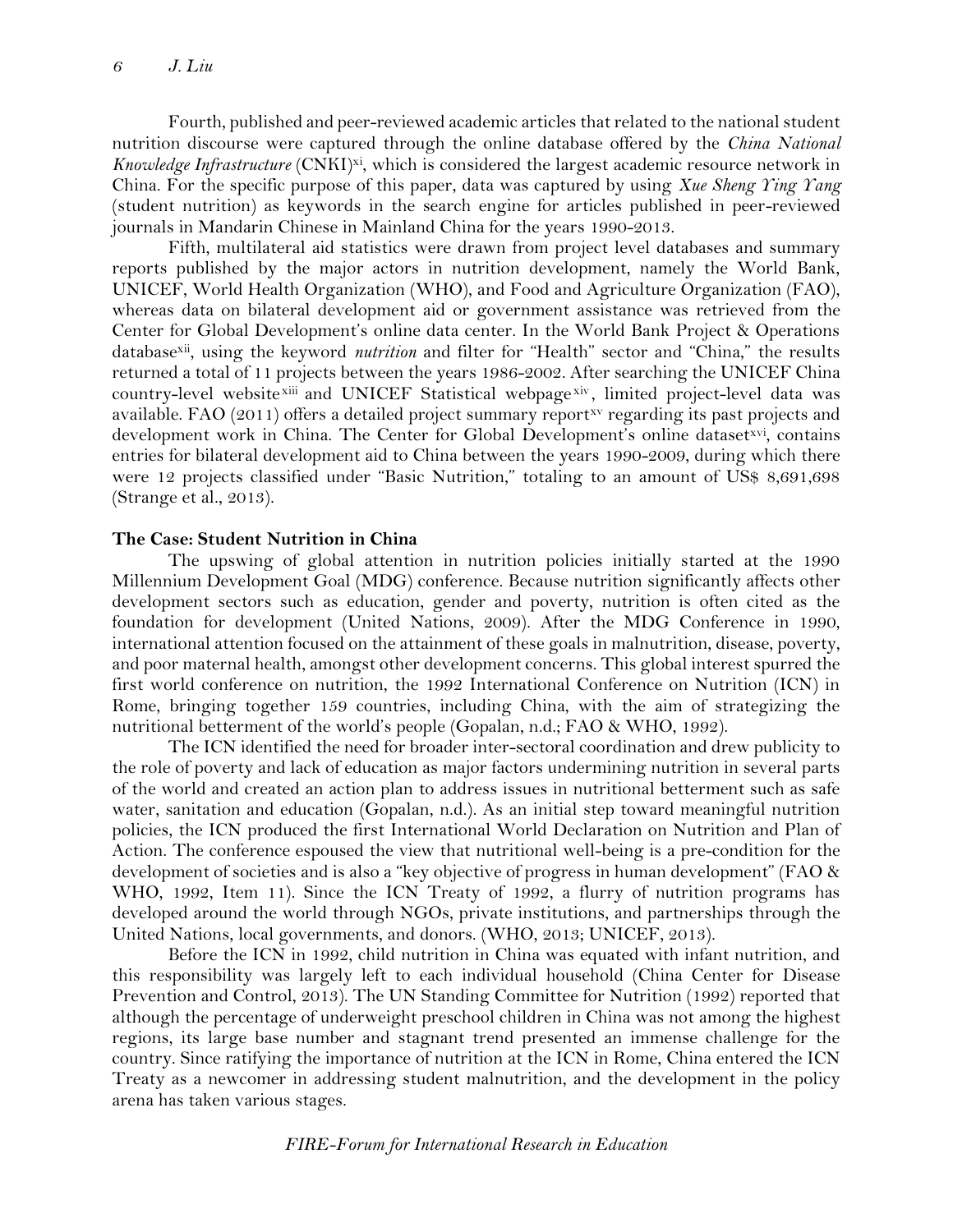Summarizing from the list of policy documents generated by various central government agencies, three periods of development can be identified (see Figure 2). Figure 2 captures the total amount of student nutrition policy activity by year, defined as an aggregate number of policy documents, implemented programs, monitoring and evaluation activities, events, meetings, and general news published. The first period was the Era of Policy Symbols during the years 1992- 2000, the second was the Era of Increased Attention during the years 2001-2010, and the most recent period started in 2011 (China Center for Disease Prevention and Control, 2013).

The first emergence of student nutrition activity appeared after the 1992 ICN Treaty, while a small increase can be observed immediately after the transition of the century, and several small policy activity bumps occurred before the big spike happened closer to the implementation of RCENIP in 2011. The first increase in the late 90s and early 00s was mainly due to the fact that the initial policy documents signed and published after the 1992 ICN Treaty had expired towards the end of the millennium, and a new range of policies and programs replaced the original ones that ended. The dip or decrease in policy activity in 2013 is mainly due to the fact that after over a year of full implementation, the RCENIP was entering a relatively smooth operational phase, when a majority of the founding documents and programs had been published or implemented in 2011 and 2012. This, however, does not imply any decrease in the investment or scale in the operation of RCENIP in 2013.





**Era of Policy Symbols (1992-2000).** In the past few decades, compulsory education in China has made an important transition from *providing education* to *providing good quality education*, and in this process, the circumstances of malnutrition in school age children from rural and remote regions has presented a special challenge (21st Century Education Research Institute, 2012). Despite its pressing threat, student nutrition appears as one that has not been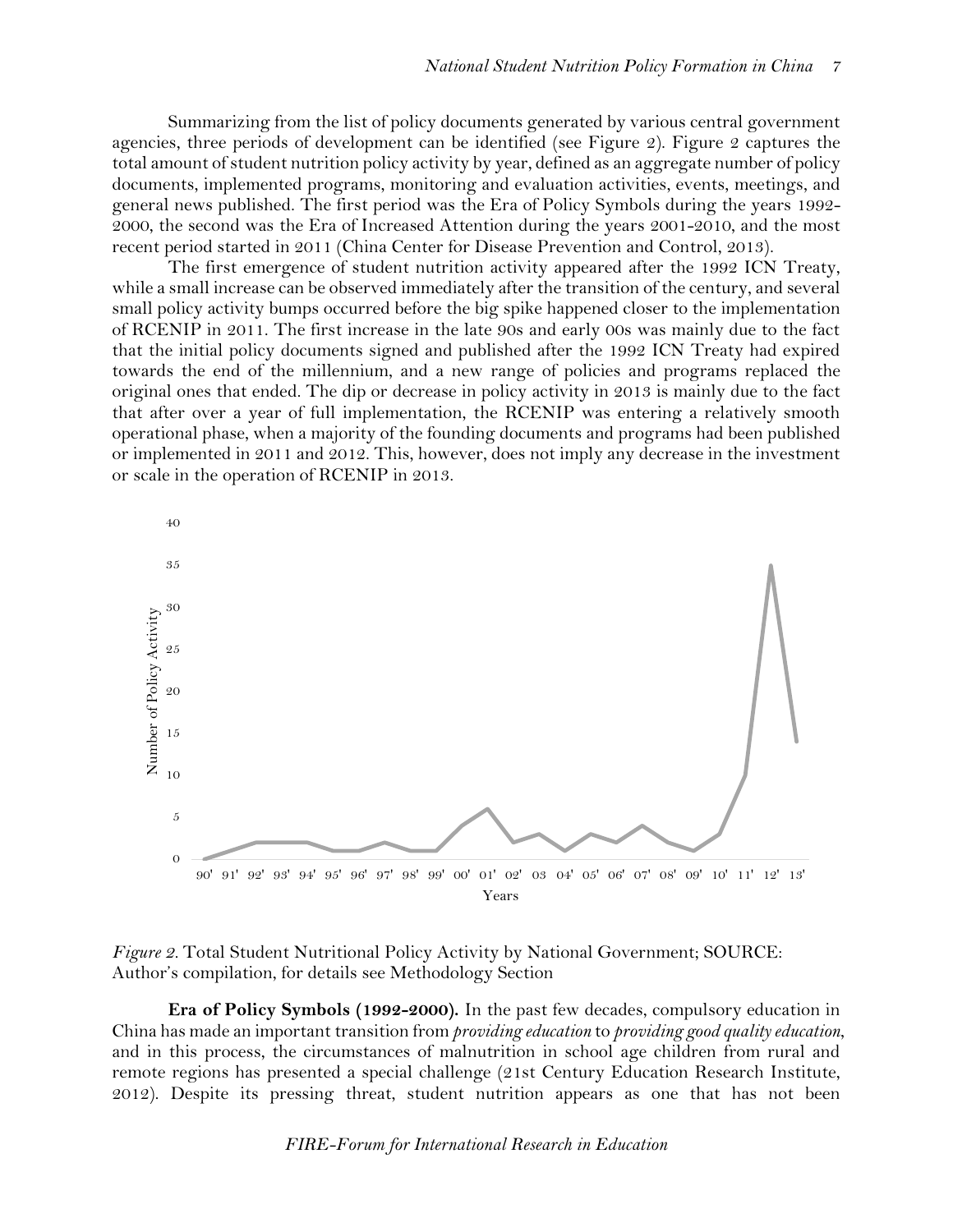substantively addressed until recently, especially in its initial period during which national actions were merely symbolic. According to the UNSCN Second Report on World Nutrition Situations (1992), although infant mortality rate was relatively low, the base number of undernourished children was still large, and the prevalence of underweight children greatly varied geographically − for instance, in data from 1987 between 6% and 27% in urban areas and 12% to 47% in rural areas.

Immediately following the ICN, the central government published two policy documents as the guiding principles in addressing student nutrition in schools. The first was the *90s Chinese Child Development Planning Outlines* (Jiu Shi Nian Dai Zhong Guo Er Tong Fa Zhan Gang Yao) which specifically identified child nutrition as a key factor in the development of the nation (State Council, 1992). Giving special attention to the well-being of the population, the *Outline* (1992) identified lowering the malnutrition and extreme hunger rate of children under five by half in the coming decade. This document became the first institutional action at the national level and laid the foundation for further national planning in student nutrition.

The second policy document of importance that was a milestone for student nutrition during this era was the *China Nutrition Improvement Action Plan* (Zhong Guo Ying Yang Gai Shan Ji Hua), which was published by the central government in 1997. Under the 1992 ICN Treaty, China was to meet the goal of eliminating extreme hunger by the year 2000 at all costs (State Council, 1997). In the *Action Plan* (1997), student free lunch was not only identified as an intervention under *Section 5*, but the State Council also named 18 central government agencies including the Ministry of Health, Ministry of Finance, and the National Education Commission as coordinating organs (State Council, 1997). Moreover, the State Council (1997) also explicitly stated in the Action Plan that it would increase cooperation with international organizations such as the World Bank, UNICEF, Food and Agriculture Organization, and the World Health Organization as a "follow-up effort" (Hou Xu Xing Dong) beyond the ICN and to "secure" (Zheng Qu) international technical and financial assistance (State Council, 1997). The *Action Plan* (1997) marked a founding step in the central government's effort in shaping the student nutrition movement, not only identifying the intervention it supported but also listing agencies responsible for the implementation and international organizations it was willing to work with.

**Era of Increased Attention (2001-2010).** At the turn of the millennium, momentum for more attention on child nutrition and development continued to build. In the first ten years of the new century, national level policies continued to grow and central government investments in rural and poverty regions started to appear as more concrete action plans were implemented (China Center for Disease Prevention and Control, 2013). Just in 2001 alone, two decade long plans concerning child nutrition were released, *2001-2010 China Food and Nutrition Development Outline* (Zhong Guo Shi Wu Yu Ying Yang Fa Zhan Gang Yao 2001-2010) and *2001-2010 China Child Development Outline* (Zhong Guo Er Tong Fa Zhan Gang Yao).

These two ten-year strategic plans marked the first time that the central government began comprehensive policy planning on nutrition and child development. In 2003, the first substantive government fiscal allocation towards student nutrition was pledged through the *Liang Mian Yi Bu* (Two Subsidies and One Free Program) by both the central and provincial budgets. During 2007-2011, 33.6 Billion RMB (US\$5.4 Billion) was used to provide living subsidies to rural boarding student for the years 2007-2011 (China Center for Disease Prevention and Control, 2013). The program paid for all textbook and miscellaneous fees as well as subsidized fees incurred for boarding students in various school (State Council, 2003). *Liang Mian Yi Bu* holds unique historical significance because it was the first time that the central and local governments were working together to tackle poverty related issues in rural schools, where malnutrition was also the most prevalent. Although the 2003 program did not address student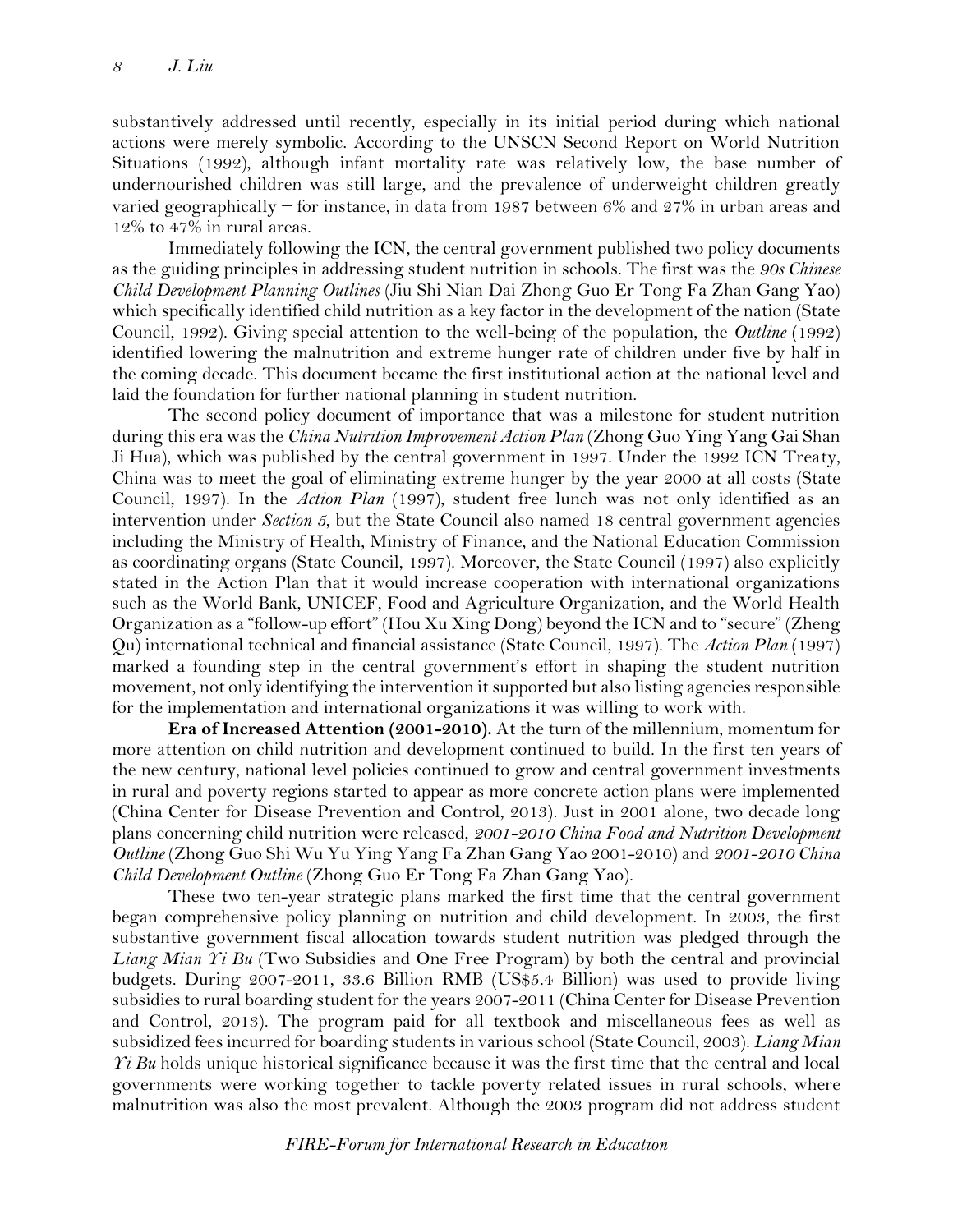nutrition as an individual subject matter, the increased attention to poverty induced issues especially in rural regions must be acknowledged. Since then, several other student nutrition and physical health related national documents have been released as the central government has attempted larger and more direct actions in tackling the malnutrition challenge (China Center for Disease Prevention and Control, 2013).

Less well-known are the simultaneous local government actions that were taking place during this time as the central government began making important guidelines for student nutritional work. Various local programs sprouted as early as 2003. For instance, Du Yun City in Gui Zhou Province started a pilot program sponsoring an additional protein meal for all students in its district (MOE, 2003). More notably, Shaanxi Province launched its province-wide *Dan Nai Gong Cheng* (Egg and Milk Program) in 2009 by providing each student with an egg and a carton of milk per day as a government effort to equalize student nutritional inputs (Education Department of Shaanxi Provincial Government, 2013). Thus, this era of increased attention was not only observed at the national policy level, but also a time when student nutrition began to gain traction on the *ground* as more local governments explored different avenues.

**Era of National RCENIP Program (2011- present).** Citing rural poverty as a main reason for student malnutrition, the State Council officially launched RCENIP in late October 2011, covering 680 regions of extreme poverty and 23 million students in the Compulsory Education Phase in grades 1 through 9 (MOE, 2011). According to the MOE (2011), the main goals of the program are to alleviate current malnutrition situations in rural regions, improve school students' nutritional status, and raise education quality. The central government pledged financial assistance from the national budget to initiate the nutrition program, offering 3 RMB (US\$0.50) per student per day, and a total of 600 RMB (US\$100) per student per year, while provincial and other local governing bodies are encouraged to provide or match additional funding (MOE, 2011). Since the ICN in 1992, the scale of RCENIP is unprecedented in any other student nutrition program and marks the first nutrition-specific intervention that the central government has implemented.

The RCENIP represents a program that requires national ministry-level cooperation between many key departments within the central government. The program is coordinated by the MOE and supported by a long list of central agencies, including the Ministry of Communication, National Commission on Development and Reform, Ministry of Auditing, Ministry of Finance, Ministry of Agriculture, Ministry of Health, National Bureau of Food and Drug Safety, etc. (MOE, 2011). The RCENIP Detailed Plan (2011) issued by the State Council clearly stated the relationship between the government, agencies, departments, and schools, making this the largest nutritional intervention in China to date. Meanwhile, the execution of the program is organized by provincial governments and locally managed by county governments in practical execution.

Prompt progress has been observed in funded schools, and of the 680 regions of extreme poverty, 97.4 percent of them have met their student needs; within each region, the program currently covers 99.1 percent of the student population and 99.7 percent of the schools (China Development Research Foundation, 2013). These key findings of the program suggest that the overall functionality of the program is well. The main form of nutritional supplement is meal subsidies or supplements, and current food safety and monitoring mechanisms have been established. The dominant nutritional intervention for the rural schools is meal supplementation, among which 52.7 percent of the rural primary boarding schools and 58.2 percent of the rural secondary boarding schools offer cafeteria food (China Development Research Foundation, 2013). Given the tight timeline for implementation, it is considered a significant accomplishment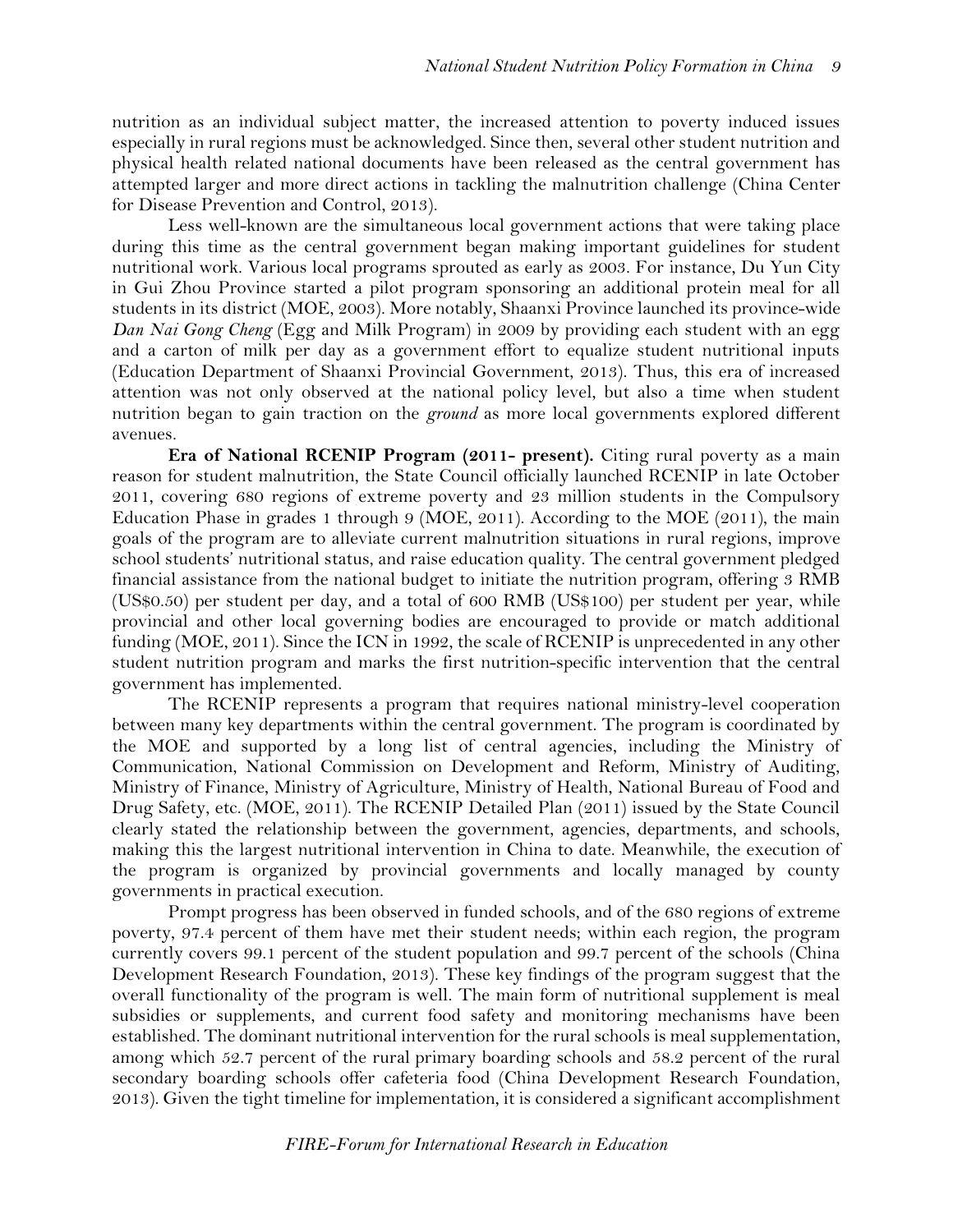for the RCENIP to obtain such a large coverage (China Center for Disease Prevention and Control, 2013).

#### **Discussion**

As observed in Figure 2, the first spike in policy activity took place near the turn of the millennium, which signaled an occurrence of policy decoupling since the first signing of the ICN Treaty was in 1992; this decoupling is also supported by later evidence that the actual policy implementation, namely RCENIP, did not happen until 2011. To answer the research question regarding what led to the rise of policy attention to student nutrition in China, it is important to consider the interactions between transnational and local actors within the context of a growing global concern for student nutrition. *World culture* perspective suggests that local actors, such as citizens, professionals, NGOs, and academia, appear to be on-the-ground receptors for transnational agendas set forth by international actors, in this instance, WHO and FAO. Thus, I would like to look at the relationship between transnational and local non-state actors, global movements, and local needs, as suggested in Proposition 1. First, I would like to look at transnational actors and global processes, followed by local needs, and finally local actors.

**Proposition 1**: Transnational and local actors' involvement in student nutrition has corresponded with global movements rather than local needs, and influenced student nutrition policy diffusion in China.

First of all, it is crucial to acknowledge the global processes that are at work in the student nutrition diffusion to China. Transnational agencies, namely WHO and FAO, were involved in the introduction of student nutrition to China in 1992, and since then, the global discourse around student nutrition has been steadily increasing. These observations lay the foundation for the explanation through a *world culture* perspective.

Second, in order to determine what the non-state actors are responding to, it is necessary to assess the level of local need. In this regard, it is useful to consider the social context between 1990 and 2011. Due to the heavy emphasis on addressing the rural inequality in the both the *Liang Mian Yi Bu* and RCENIP, it would be logical to assume that the policy decisions were based on the grounds of widening disparity between urban and rural regions, intensifying not only the nutrition deficit in rural students but also the overarching political climate in regards to national-level inequality. However, in Figure 3, the National Statistics Bureau (1990-2012) data would indicate otherwise, when one decides to examine the Engel Curve, which is expressed as an average percentage of total household income spent on food purchases, reported for urban and rural regions. Although a decreasing trend in the Engle Curve for the past two decades is observed both in urban and rural households, rural-urban disparity has inevitably shaped the nutritional challenges in remote settings. However, one must note that in the Era of Policy Symbols (1992-2000), rural-urban differences were at their peak and remained rather stable during this period, whereas during the Era of Increased Attention (2001-2010) and the Era of RCENIP (2011-present), the difference is clearly shrinking and is observed at its lowest in 2012.

Several observations can be drawn from this information; for one, the central government's policy postures may not be fully aligned with the social realities. For another, the RCENIP was implemented at a time when urban-rural inequality was at its lowest since 1990. Nonetheless, one would want to keep in mind that the RCENIP reaches all 680 extreme poverty regions whereas the data presented in Figure 3 is only representative of the national aggregate.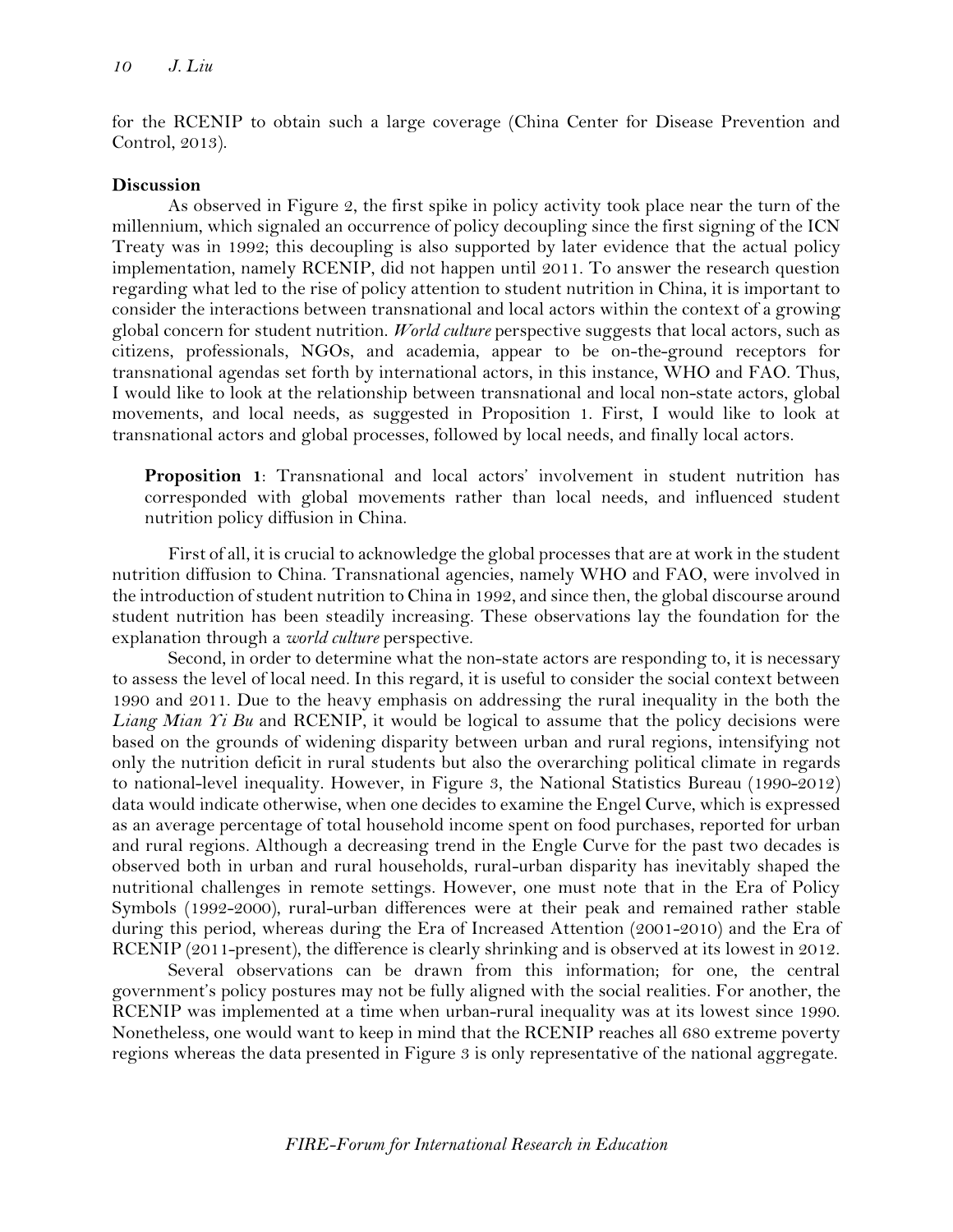

*Figure 3.* Rural and Urban Engle Curve Comparison by year; SOURCE: (National Statistics Bureau, 2013)

Third, there are several dimensions involved in my discussion on local non-state actors, namely the media, academia, and NGOs**.** Throughout the first and second eras, public media's concern on student nutrition (see Figure 4) seemed to be quite uniform, presenting a steady increase representative of the global discourse. More recently, the media discourse appears to be rather responsive, instead of acting as a precursor to policy activities, especially considering the instance that elevated media discussion regarding student nutrition was more evident in 2012 compared to 2011. This sudden increase in media attention was an after-effect from when the program came into full swing in 2012. This observation is more aligned with domestic policy activity in the student nutrition domain, instead of resembling global discourse. Thus, the evidence on media activity is insufficient to conclude that global process was a significant contributing factor to the rise of student nutrition policy in China.

Nonetheless, academic publicity of student nutrition has seen a consistent rise through the first and second eras, peaking after the implementation of the RCENIP in 2012 (see Figure 5). Although this observation is consistent with the nature of the academic research cycle, which is often not as responsive and robust as other public opinion outlets, it is still helpful in indicating trends retrospectively. Despite more accurate measures such as citation amounts being not readily available, Figure 4 shows the increasing attention that the academic community in China has given student nutrition. This steady increase in academic attention is not only at odds with the decreasing rural-urban divide, but also symbolic of the global discourse trend. Drawing from this occurrence, it may indicate that the academic community in China has been paying close attention to international discussions on student nutrition. I would even venture to suggest that, according to *world culture* theory, academia as a whole act as a local receptor to global processes and is influenced by domestic media discourse.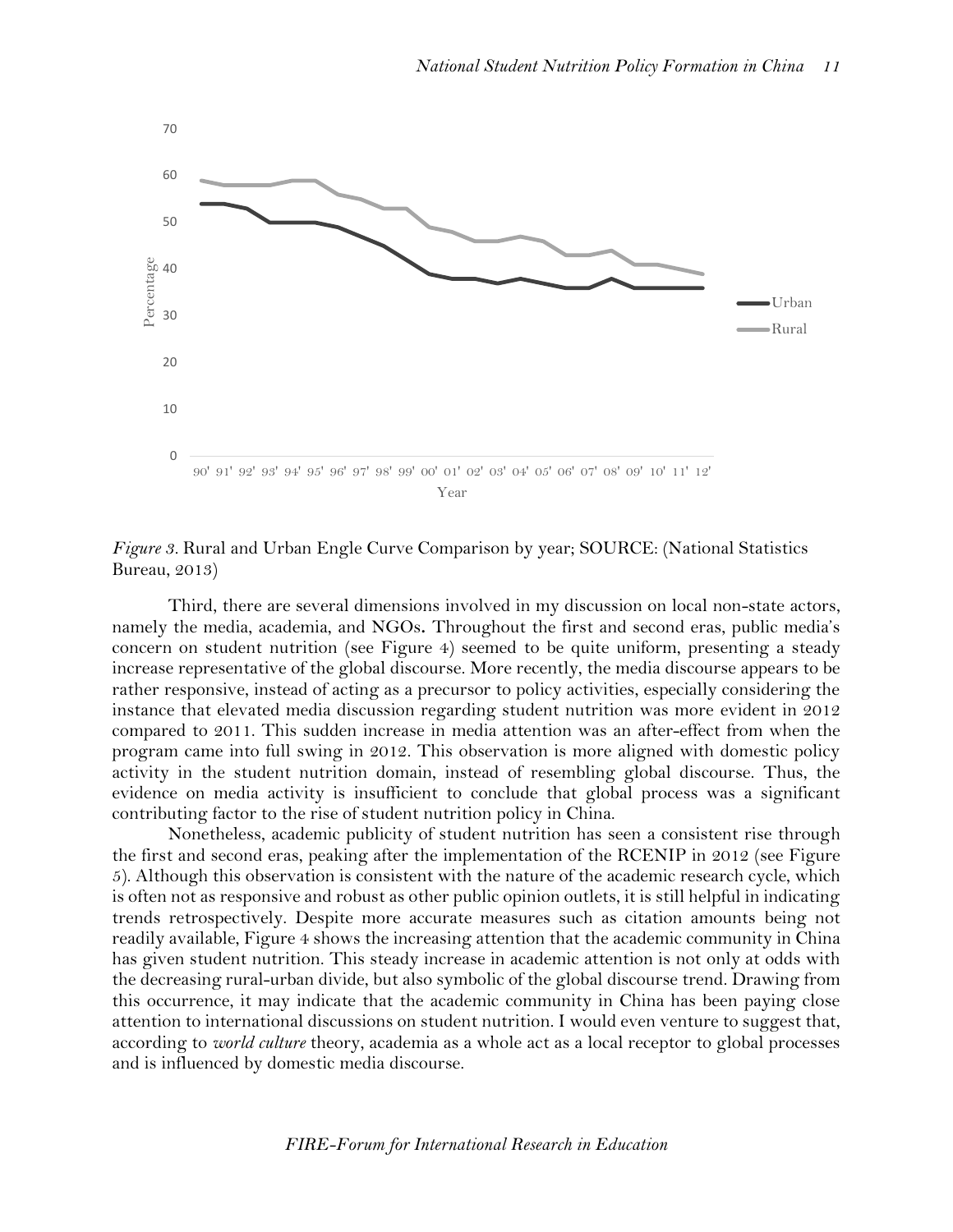

*Figure 4.* Public Concern for Student Nutrition as measured in Media Discourse by year; SOURCE: (Factiva Database, 2014)

Last but not least, local NGOs play an important role in *world culture* theory's explanations, as they tend to global processes. In Figure 6, one would observe that NGO initiated student nutrition activities first sprouted in 2006, and steadily grew to 2010, until it spiked in 2010-2011, and the number of activities gradually fell after the central government's RCENIP came into full swing in 2012 and 2013. When closely breaking down the make-up of NGOs working on student nutrition in China, one would find that most belong in two distinct categories. Most of the earliest student nutrition NGOs in China were corporation-backed agencies with a commercial vibe, such as food and nutrition industry big names Kraft, Amyway, and local food processing giant Jiuyang. These agencies sprouted as early as 2006, working in various contexts, but their motivations are yet to be properly examined. Another category for these NGOs were the charity-like NGO, one of the biggest names being *Mian Fei Wu Can* (Free Lunch). However intentions these NGOs may hold, the growth trend of their activities is clearly in sync with the steady growth in global discourse.

Although NGO activity as a whole may represent similar trends to that of global nutrition movements, I would like to bring attention to a particular NGO, *Mian Fei Wu Can*. As cited in several preceding articles, *Mian Fei Wu Can* is often viewed as the single most crucial catalyst in pushing the national RCENIP on the agenda (Zhang, 2013) *Mian Fei Wu Can* was founded on April 2<sup>nd</sup>, 2011, after a journalist Deng Fei sent out a Weibo tweet about a personal experience he had speaking with a local teacher from the Southwest regions of China on student hunger. The tweet soon caught wide publicity, and Deng soon unionized the support of 400 other media colleagues to officially launch the organization. According to official MFWC financial reports (2011 & 2012), donations from individuals make up over 90% of its funding sources. In this sense, *Mian Fei Wu Can* may be interpreted as attending and responding to public concern in student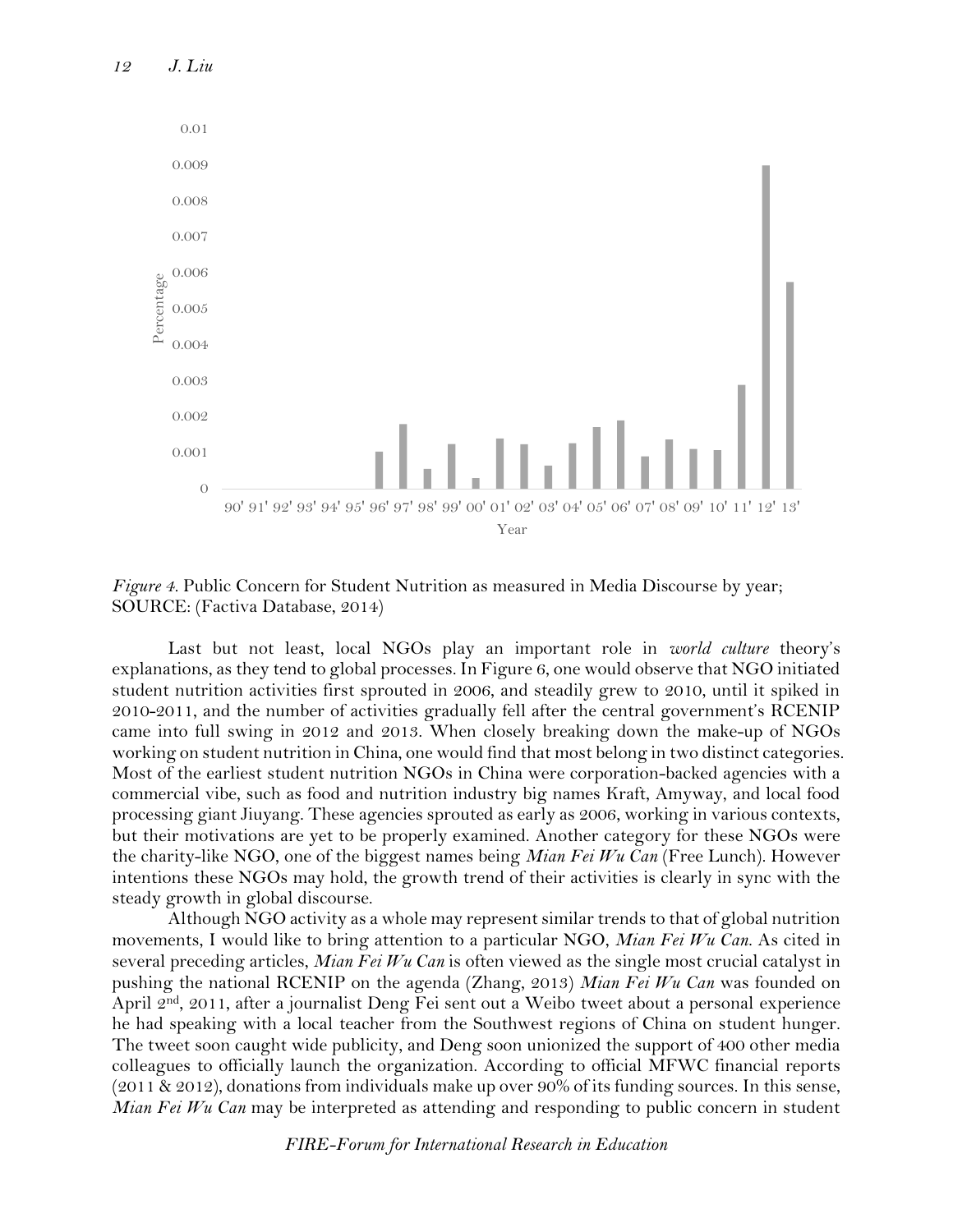nutrition, and there needs to be more case study research on what *Mian Fei Wu Can*, as well as similar agencies, was in fact reacting to.





After examining the *world culture* perspective, it is important to follow the investigation of *policy borrowing and lending* theorists in scrutinizing the political and economic domains. Earlier in this paper, Proposition 2 was set forth to help guide this discussion.

**Proposition 2**: Decoupling between policy posture and policy activity is associated with international aid alignment and domestic political factors.

For the specific case of international aid alignment, I intend to acknowledge several key actors on the global nutrition scene, namely the World Health Organization, Food and Agriculture Organization, UNICEF, the World Bank, as well as other bilateral actors.

The World Health Organization (WHO) and Food and Agriculture Organization (FAO) were the conveners of the original ICN in 1992, whereas UNICEF and the World Bank are the two largest development project funders in China. The history of these actors' financial and technical assistance is crucial to the understanding of what the international community has done to contribute to the rise of student nutrition programs in China.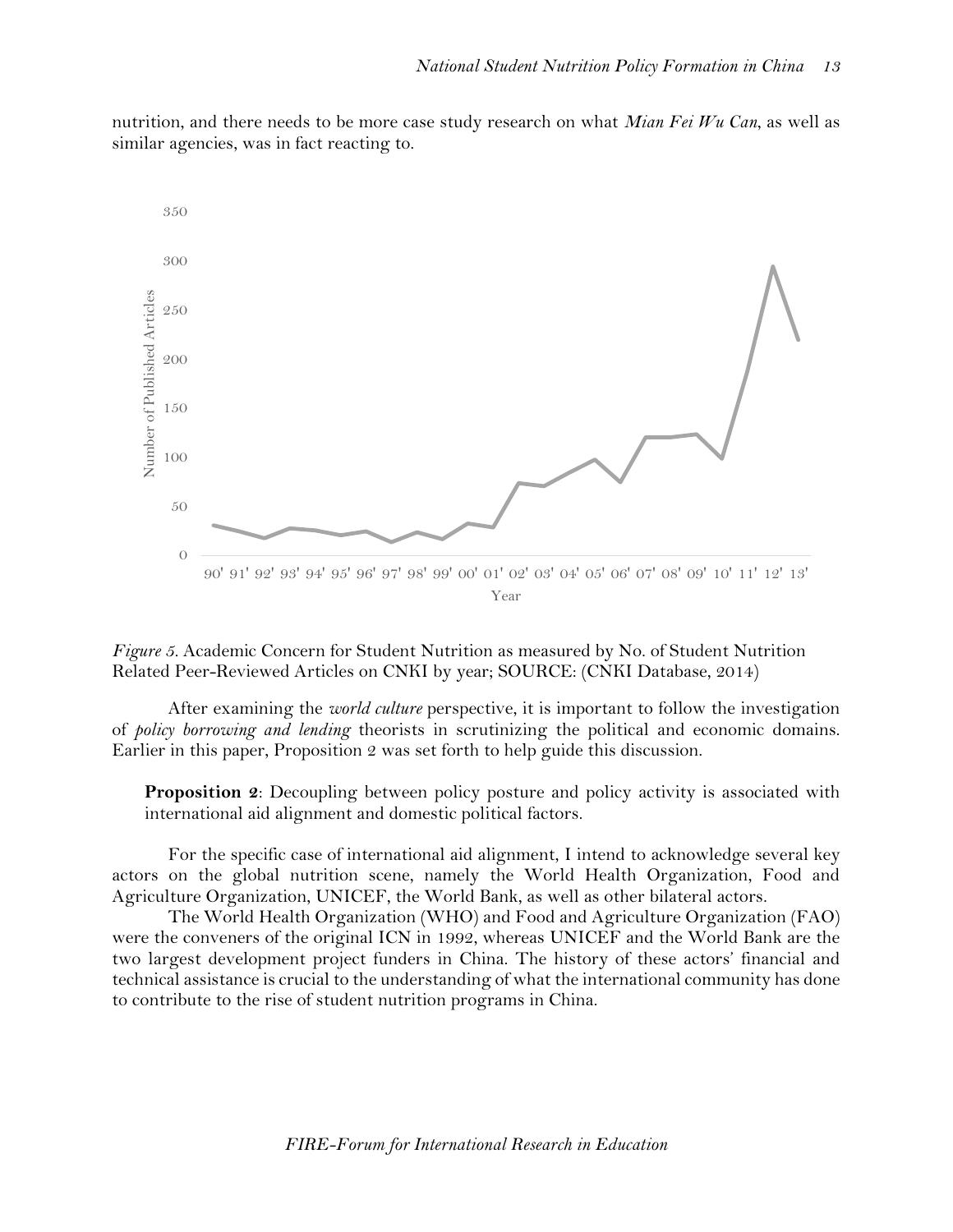



First, I researched the project database of WHO and that of FAO. Little evidence was found for nutrition related development aid to China after the ICN in 1992 (WHO & FAO Project Database, n.d.). WHO did, however, include China in its 1995 multi-national study on improving household nutrition and food security, and provided generalized policy recommendations (WHO, 1995). Second, UNICEF's posture in regards to child nutrition in China was described as a strategic partnership, outlined by nutrition status monitoring, infant nutrition, and combating micronutrient deficiency (UNICEF China, n.d.). Third, World Bank's role in China's nutritional policy has been considerably more substantial, especially in the Era of Policy Symbols, contributing to 8 projects valued at US\$954 Million total, and covering a wide range of subjects including endemic disease control, maternal and child health, and poverty reduction (World Bank Projects & Operations, 2014). Considering that most of the 8 projects span across multiple regions, World Bank's reach in China was quite considerable during this period. However, in the same time frame, India, China's equally populated neighbor to the south, received 21 projects valued at US\$3.2 Billion total in nutrition development (World Bank Projects & Operations, 2014). In this simple arithmetic comparison, China's received development aid in nutrition was only a third of India's during this period.

Last but not least, bilateral donors have also played an important role in international alignments and structural adjustments. In Figure 7, aggregated bilateral development aid that falls in the category of Basic Nutrition indicates that although the bilateral aid amounts remain relatively small, which would have little effect on policy alignment, the increasing trend between 1991 and 2009 parallels the similar growth in global discourse, which may further lean the discussion towards the *world culture* perspective.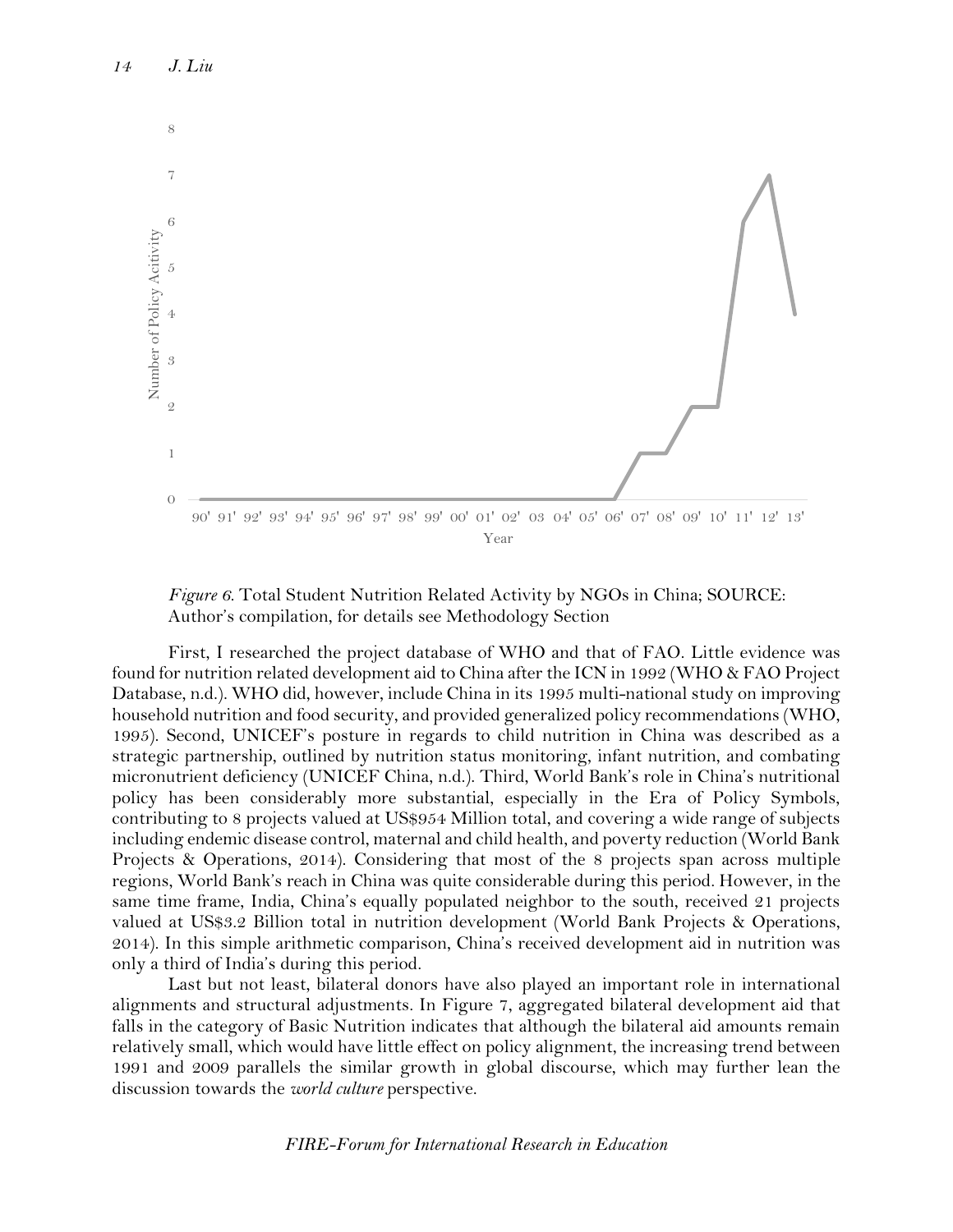In domestic political analysis, Appadurai (1996) and Takayama (2007) both consider that the media is actively used to produce images of a foreign system in order to create an ideal source of social imagination. This process of social imagination is not self-created, but rather a conscious product of political elites that selectively draw and cite self-appealing evidence to support individual agendas. In the case of Japan, as Takayama (2007) describes, both the progressive and conservative politicians in Japan both cite the rising Finnish Success however for strikingly different motivations and agendas. Thus, media is often used as an opinion tool to induce a sense of public crisis and admiration for a foreign system in order to gain popularity for a particular reform agenda, and to achieve its goal, purposefully shaped discourse often reaches its peak prior to the perceived reform.

In the case of China, after thorough research through the MOE documents, references to international experience in foreign school nutrition programs were formulated after the program implementation in late 2011. In addition, the MOE regularly published themed articles specifically highlighting best practices and lessons learned from various systems, such as the US, India, Japan, Finland, France, Russia, etc. The clear attempt to introduce foreign systems and concepts is symbolic of other externalization strategies that happened elsewhere, but the timing of references seems to require additional information for analysis.



#### *Figure 7.* Amount of Bi-lateral international aid to Basic Nutrition in China; SOURCE: (aiddata.org)

Due to the limited amount of new articles making explicit references to international best practices, it was hard to capture the formation of discourse through the media database that was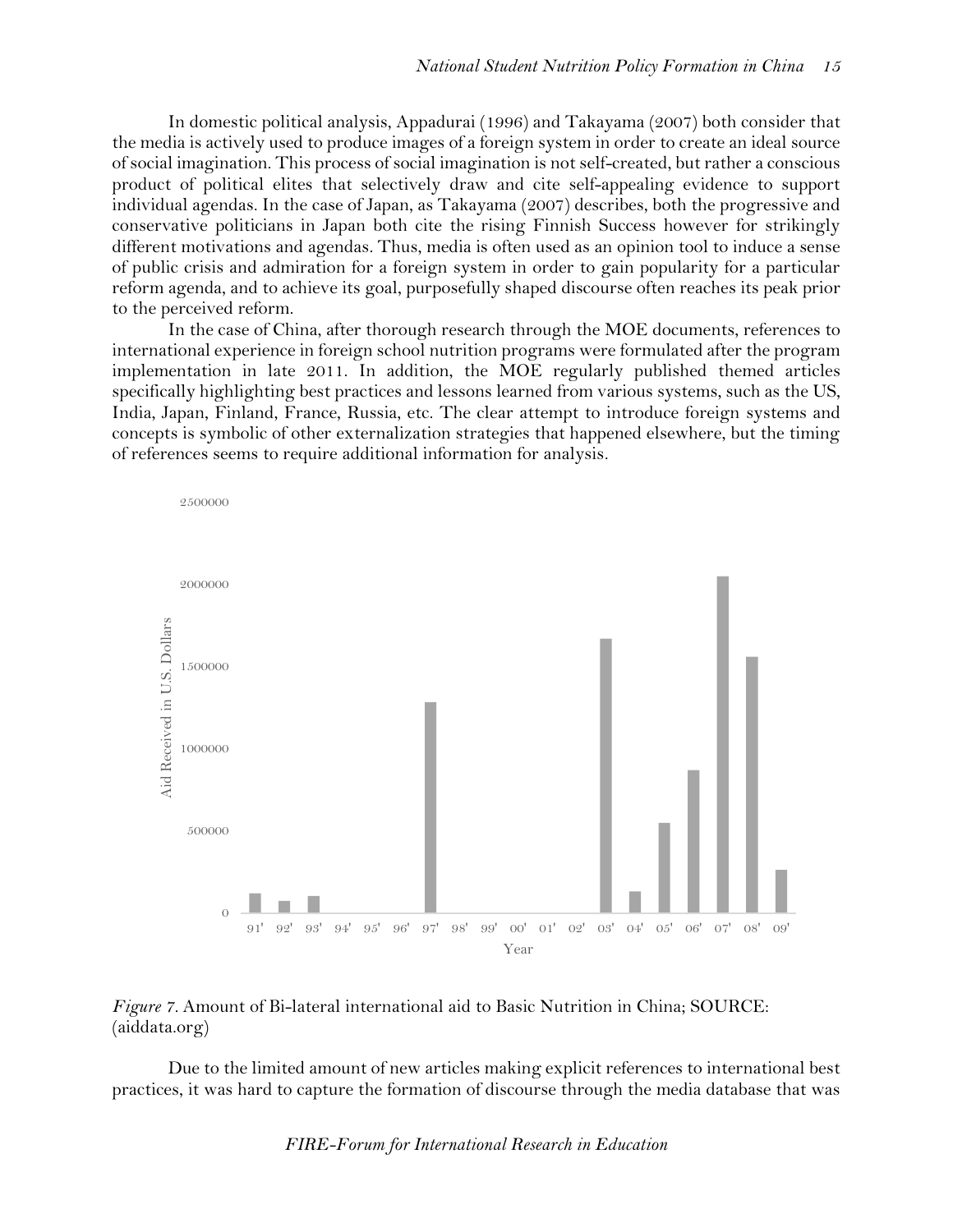utilized in prior discussions. Thus, I turned to China's largest social media, Weibo, which is equivalent of the more internationally known Twitter. Weibo was first started in August 2009, and claimed to have 503 million registered users at the end of 2012 (Sina Weibo, 2013). Weibo is not only an important place for civic discussion for most media agencies and scholars. More recently it has become a major news outlet for government affiliations.

As seen in Figure 8, the amount of post-RCENIP references to various sources for best practices grew significantly after the State Council announced its implementation. Keywords containing Japan, the US, India, South Korea, and international student nutrition were referenced the most in Chinese context, but most of the growth was observed after the RCENIP implementation, with the exception of a considerable discussion containing *International student nutrition* prior to the policy implementation. Although this proxy for civil discussion indicates that student nutrition discourse was present prior to the policy implementation, especially with "international" references, it is insufficient to conclude that media was shaping public discourse prior to the implementation in favor for one reform over another. Public attention to student nutrition was spread among several reference frames. In addition, as implied by the sharp increases in numbers of posts discussing student nutrition experiences abroad post-RCENIP, public discourse was responsive to the national policy decision.





#### **Limitations**

This study uses quantitative data to analyze the motivations and conditions of possibilities that have had an influence on the student nutrition policy in China, but does not deal with direct causal relationships. Secondary data were used instead of first-hand accounts and sources because of the difficulty in obtaining this information. Nonetheless, this does not discount the fact that direct interactions with policy makers would be ideal. Future triangulation with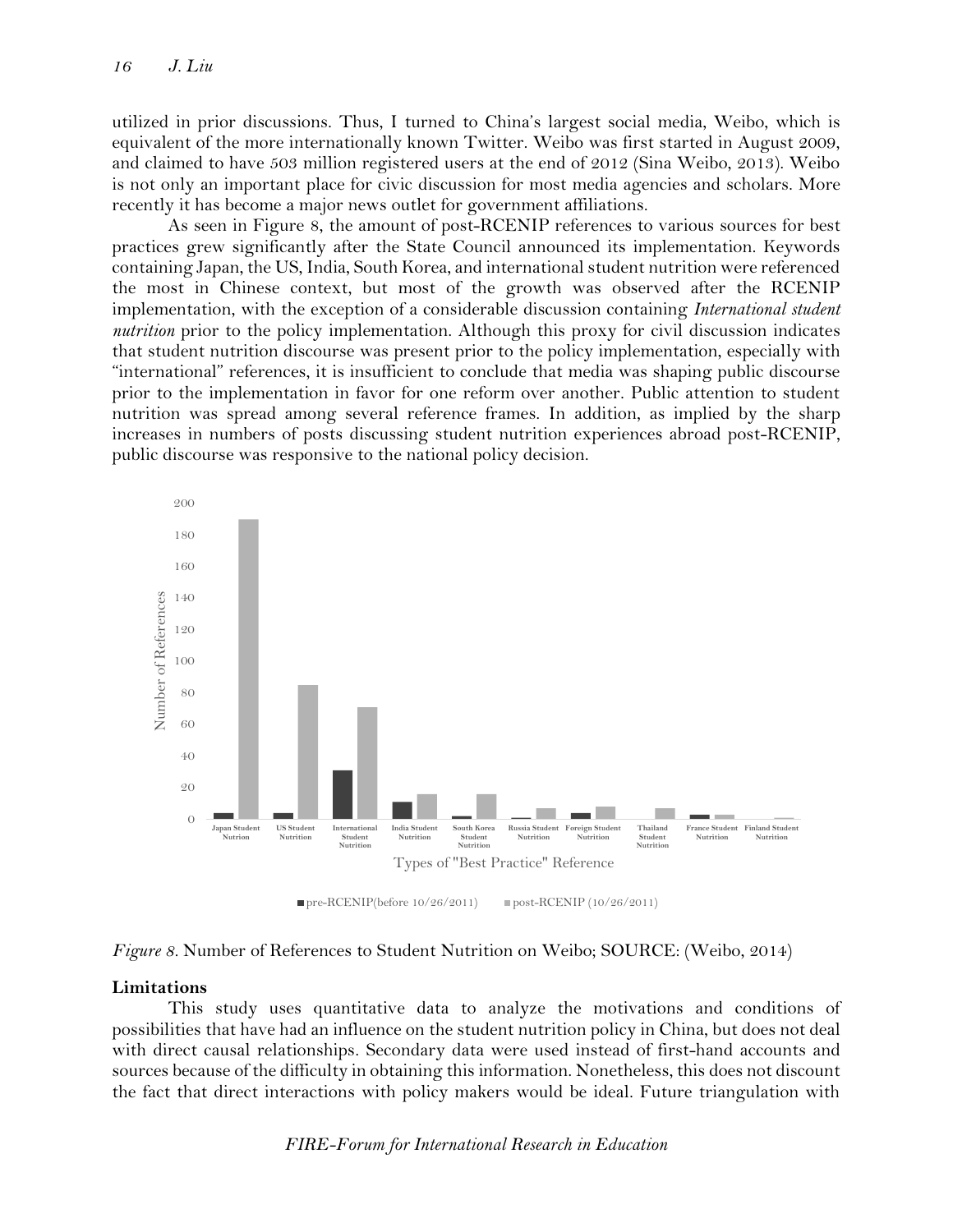multiple primary sources would be ideal explorations for this topic. In addition, this study deals with a breadth of policy documents concerning RCENIP, and future research may consider placing more attention on individual documents using a more qualitative approach. Moreover, as Lieberthal (1988) has noted, historically there has been a blurry line in terms of clearly defining policy from projects in China. In the case of student nutrition, RCENIP is a significant step forward considering past government policies; however, its namesake implies a heavy program emphasis, thus this distinction between policy and program cannot yet be safely drawn. Future studies may consider exploring the institutional perspective of differentiating policies through specific projects.

#### **Conclusion**

In this article, I employ evidence to achieve two objectives. First, a clear emphasis was put on juxtaposing *world culture* perspective and *policy borrowing and lending* theory, within the global student nutrition movement and Chinese student nutrition policy formation context. Second, I use the above two perspectives to explain what led to the student nutrition policy adoption in China. In order to reach these objectives, I present data from several sources and examined the two propositions drawn from the two frameworks.

The first set of data was specifically used to address the first proposition regarding *world culture*. I show that both transnational and local actors, such as the 1992 ICN, public media, academia, and local NGOs have all interacted and aligned in some capacity with the increasing global discourse on student nutrition. Measures of public opinion, academia attention, and local NGO activities have all presented similar trends following the growth in global awareness to student nutrition. One possible explanation for this observation is that it is purely coincidental with the increase in internet sources. Internet access and web functionality in the past two decades have greatly increased, which may have caused the across the board increase for all the observed indicators. Another possibility could be that local actors, such as media, academia, and NGOs, are actively seeking alignment with international communities and discussions, which can be explained by the normative globalization process outlined by *world culture*.

The second set of data presented in this discussion pertain to the second proposition that decoupling of student nutrition policies in China occurred, and can be associated with the lack of international aid alignment and domestic politics. In regards to international aid, the evidence suggests that too little international aid was distributed to China in student nutrition for any substantial policy alignment to even take place, and thus the initial decoupling happened. As for domestic politics, the RCENIP may not have been a response to actual needs or a result of intentional media framing but may have been influenced by other factors.

This paper extends the theoretical contributions of *world culture* and *policy borrowing and lending* theories and calls for more attention to investigating how global policy processes interact with the Chinese political and social context. As cross-national and cross-sectorial analysis begin to take prominence, it is evident that in-depth vertical case studies require methodological innovation to remain active. The comprehensive review of student nutrition policy development in China presented in this paper has collected new questions for the field of comparative policy studies moving forward. Future studies on this topic may consider a combination of various methods, such as the document and national data analysis covered in this text, as well as qualitative interviews and in-depth observations with actors and agencies both playing important roles in transnational policies locally and internationally.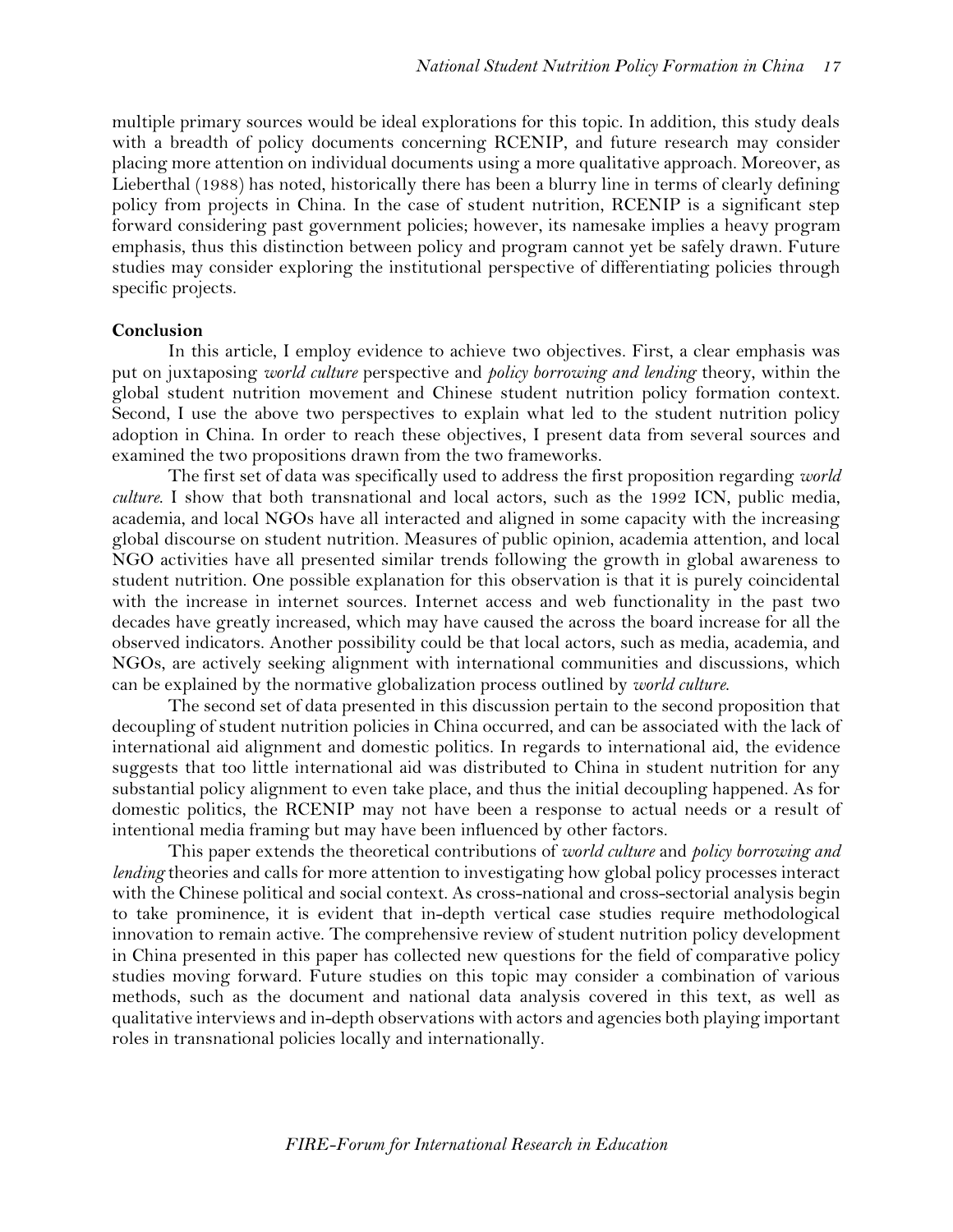#### **References**

- 21st Century Education Research Institute. (2012). *Evaluation report on Mid-Western rural compulsory education student nutrition improvement program.* Beijing: Amyway Charity Foundation.
- China Center for Disease Prevention and Control. (2013). *Special report on rural child nutrition.* Beijing: China News Agency.
- China Development Research Foundation. (2013). *Policy evaluation of the national rural compulsory education child nutrition program.* Beijing: China Development Research Foundation.
- Education Department of Shaanxi Provincial Government. (2013). *Report on the implementation of nutrition improvement program and "Eggs and Milk" program.* Xian, Shaanxi: Education Department of Shaanxi Provincial Government.
- Gopalan, C. (n.d.). *International conference on nutrition: An overview and commentary.* Retrieved from: http://www.fao.org/docrep/u9920t/u9920t0c.htm.
- Hopkins, W. (2008). Quantitative research design. *Sports Science*, *12*, 12-21.
- Meyer, J. (2010). World society, institutional theories, and the actor. *Annual Review of Sociology*, *36*, 1-20. DOI: http://dx.doi.org/10.1146/annurev.soc.012809.102506.
- Meyer, J. (2011). The effects of education as an institution. In A. Sadovnik (Ed.), *Sociology of Education (*2nd ed.*).* (pp. 133-148). New York: Routledge.
- Meyer, J., & Rowan, B. (1977). Institutionalized organizations: Formal structure as myth and ceremony. *American Journal of Sociology*, *83*, 340-63. DOI: http://dx.doi.org/10.1086/226550.
- Meyer, J., Boli, J., Thomas, G., & Ramirez, F. O. (1997). World society and the nation-state. *American Journal of Sociology*, *103*, 144-181. DOI: http://dx.doi.org/10.1086/231174.
- Millenium Development Goal Fund. (2013). *Final narrative report - China: Children, food safety, nutrition.* New York: United Nations.
- MOE. (2011). *Rural compulsory education student nutrition improvement program detailed plan.* Beijing: State Council.
- MOE. (2013). *National rural compulsory education child nutrition program*. Retrieved from: http://www.moe.edu.cn/publicfiles/business/htmlfiles/moe/s6329/.
- MOE. (2014). *Ministry of Education*. Retrieved from: http://www.moe.gov.cn/publicfiles/business/htmlfiles/moe/s6365/201401/161857.ht ml.
- Peng, L., Li, H., Zheng, Y., & Zheng, J. (2013). The role of policy experts in setting a policy agenda: Based on the case of the 'Nutrition Improvement Program'. *China Public Administration Review (in Chinese)*, *14* , 64-79.
- Pizmony-Levy, O. (2011). Bridging the global and local in understanding curricula scripts: The case of environmental education. *Comparative Education Review*. *55*(4), 600-633. DOI: http://dx.doi.org/10.1086/661632.
- Schriewer, J., & Martinez, C. (2004). Constructions of internationality in education. In G. Steiner-Khamsi (Ed.), *The Global Politics of Educational Borrowing and Lending* (pp. 29- 53). New York: Teachers College Press.
- Silova, I. (2004). Adopting the language of the new allies. In G. Steiner-Khamsi (Ed.), *The global politics of educational borrowing* (pp. 75-87). New York, NY: Teachers College Press.

Sina Weibo Corporation. (2013). *2013 Weibo user report.* Beijing: Sina Weibo.

State Council. (1992). *90s Chinese child development planning outlines.* Beijing: State Council.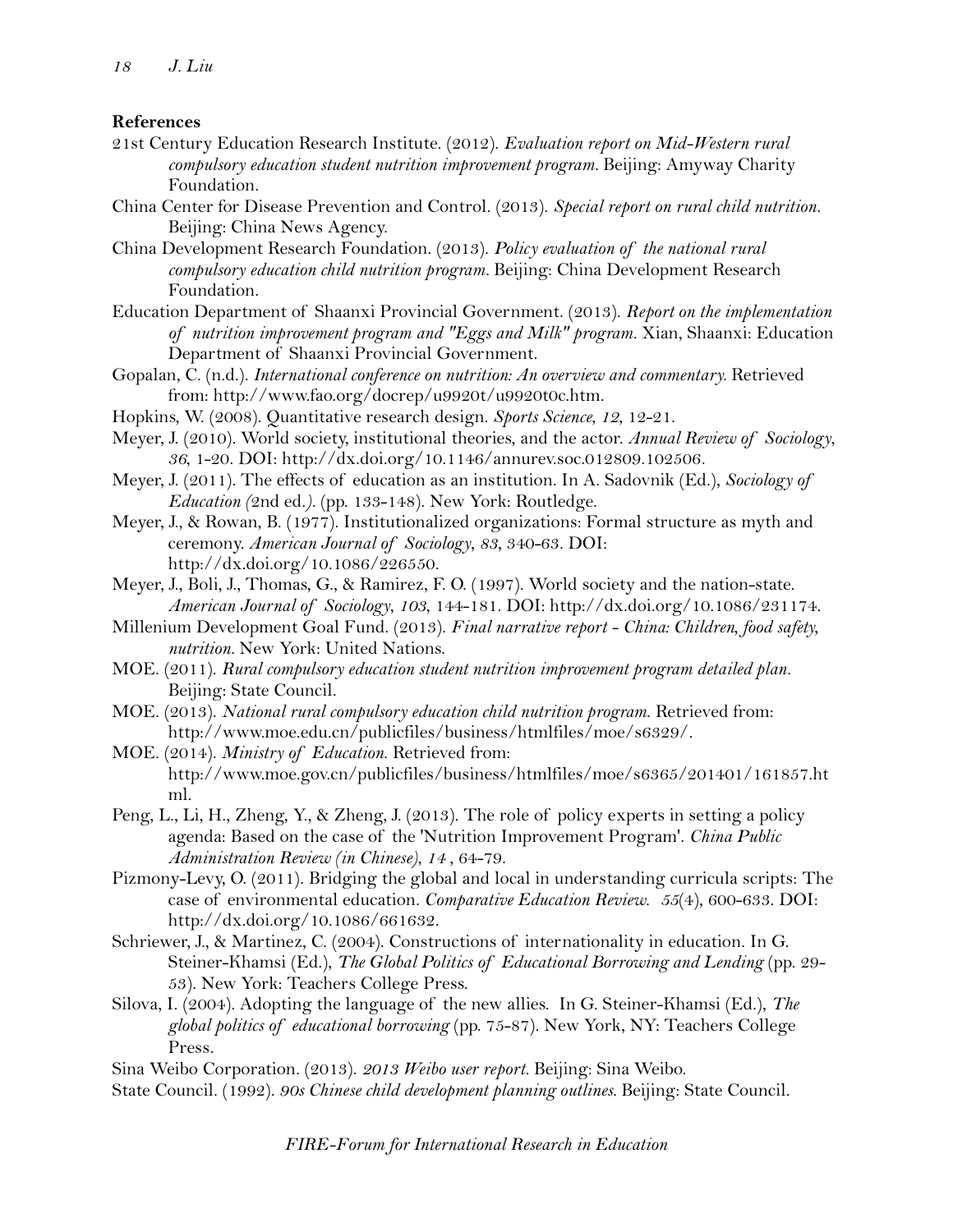State Council. (1997). *China nutrition improvement plan.* Beijing: State Council.

- State Council. (2000). *2001-2010 China food and nutrition development outline.* Beijing: State Council.
- State Council. (2003). *Liang Mian Yi Bu.* Beijing: State Council.
- State Council. (2012). *Advice from international organizations regarding rural nutrition programs.* Beijing: State Council.
- Steiner-Khamsi, G. (2004). *The global politics of educational borrowing and lending.* New York: Teachers College Press.
- Steiner-Khamsi, G. (2010). The politics and economics of comparison. *Comparative Education Review*, *54*(3), 323-342. DOI: http://dx.doi.org/10.1086/653047.
- Steiner-Khamsi, G. (2012). Understanding policy borrowing and lending: A core research area of comparative policy studies. In G. Steiner-Khamsi, & F. Waldow (Eds.), *World Education Yearbook 2012* (3-17)*.* London and New York: Routledge.
- Takayama, K. (2007). A nation at risk crosses the Pacific: Transnational borrowing of the U.S. crisis discourse in the debate on education reform in Japan. *Comparative Education Review,* 51(4), 423-446. DOI: http://dx.doi.org/10.1086/520864.
- The World Bank. (2012). *World Bank databank country profile - China*. Retrieved from: http://data.worldbank.org/country/china.
- United Nations. (2000). United Nations Millennium Declaration. *8th Plenary Meeting Report* (p. A/55/L.2). New York, NY: United Nations.
- United Nations Standing Committee on Nutrition. (1992). *2nd Report on the world nutrition situation − Volume I: Global and regional results.* Geneva, Switzerland: United Nations.
- Vavrus F., & Bartlett L. (2006). Comparatively knowing: Making the case for the vertical case study. *Current Issues in Comparative Education*, *8*(2), 95-103.
- Wu, Q. (2013). Discussion of the circumstances, problems, and solutions to the rural compulsory education student nutrition improvement plan. *Su Zhi Jiao Yu Da Can Kao (in Chinese)*, *6A*, 5-11.
- Zhang, H. (2013). The socio-construct logic in policy agenda setting: An analysis of the rural compulsory education nutrition improvement program. *Academic Forum (in Chinese)*, *3*, 174-180.

#### **About the Author**

*Ji Liu* is a Ph.D. student in Comparative International Education and Economics at Teachers College, Columbia University. His research focuses on human capital theory in development settings, and he is interested in understanding policy formation process and evaluating effects of reforms. He is co-editor of a book titled *Kuo Ping Wen: Scholar, Statesman, Reformer* (Shanghai: Shanghai Far East Publishers, 2015; San Francisco: China Books, 2016), and also a contributor to the edited volume *The Global Testing Culture: shaping education policy, perceptions, and practice*, in the *Oxford Studies in Comparative Education* series (United Kingdom: Symposium Books, 2016). He graduated with a bachelor's degree from the University of Kansas and received his master's degree from Columbia University.